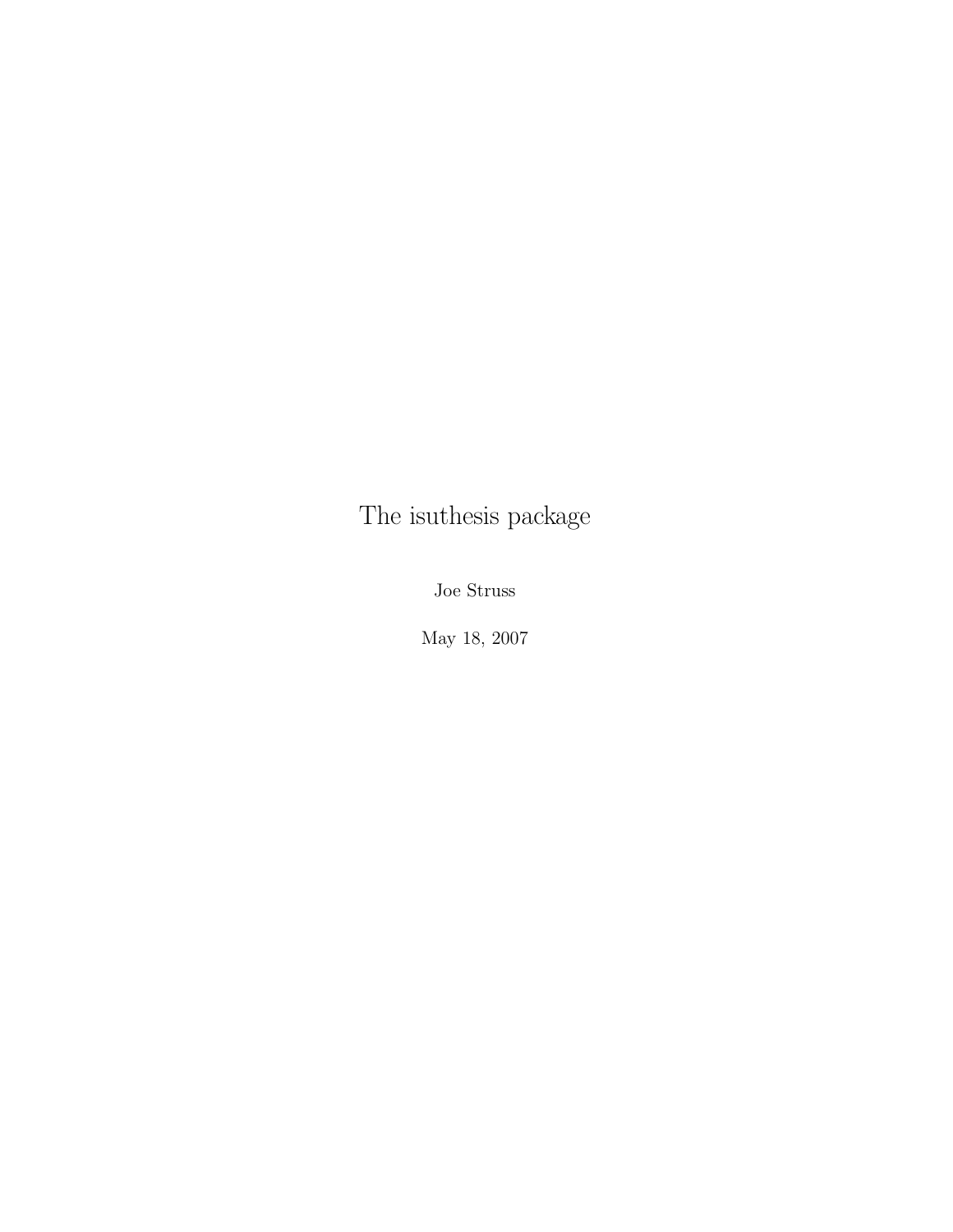# **Contents**

| 1        |               | Creating a Thesis<br>$\bf{3}$                                                                |
|----------|---------------|----------------------------------------------------------------------------------------------|
|          | 1.1           | $\overline{4}$                                                                               |
|          |               | $\overline{5}$<br>1.1.1                                                                      |
|          |               | $\boldsymbol{6}$<br>1.1.2                                                                    |
|          |               | $\overline{7}$<br>Compiling a thesis $\dots \dots \dots \dots \dots \dots \dots$<br>1.1.3    |
|          | 1.2           | $\overline{7}$<br>Creating a Thesis Title Page $\dots \dots \dots \dots \dots \dots \dots$   |
|          |               | 8<br>1.2.1<br>Notes $\ldots \ldots \ldots \ldots \ldots \ldots \ldots \ldots \ldots \ldots$  |
|          |               | 8<br>1.2.2                                                                                   |
|          | 1.3           | 10                                                                                           |
|          |               | 1.3.1<br>Notes $\ldots \ldots \ldots \ldots \ldots \ldots \ldots \ldots \ldots \ldots$<br>11 |
|          |               | 1.3.2<br>11                                                                                  |
|          | $1.4^{\circ}$ | Creating a Thesis Appendix & Bibliography $\ldots \ldots \ldots$<br>12                       |
|          |               | 1.4.1<br>14                                                                                  |
|          |               | 1.4.2<br>14                                                                                  |
| $\bf{2}$ |               | <b>Alternate Thesis Examples</b><br>15                                                       |
|          | 2.1           | 15                                                                                           |
|          | 2.2           | 17                                                                                           |
|          | 2.3           | 19                                                                                           |
| 3        |               | <b>Additional Thesis Items</b><br>20                                                         |
|          | $3.1\,$       | Tables & tabular; Figures & graphics $\dots \dots \dots \dots \dots$<br>20                   |
|          |               | 21<br>3.1.1                                                                                  |
|          |               | 22<br>3.1.2                                                                                  |
|          | 3.2           | 23                                                                                           |
|          |               | 24<br>3.2.1<br>Notes $\ldots \ldots \ldots \ldots \ldots \ldots \ldots \ldots \ldots$        |
|          | 3.3           | 26                                                                                           |
|          |               | Lining up on a decimal point $\ldots \ldots \ldots \ldots$<br>26<br>3.3.1                    |
|          |               | Rotating a table or figure $\dots \dots \dots \dots \dots$<br>26<br>3.3.2                    |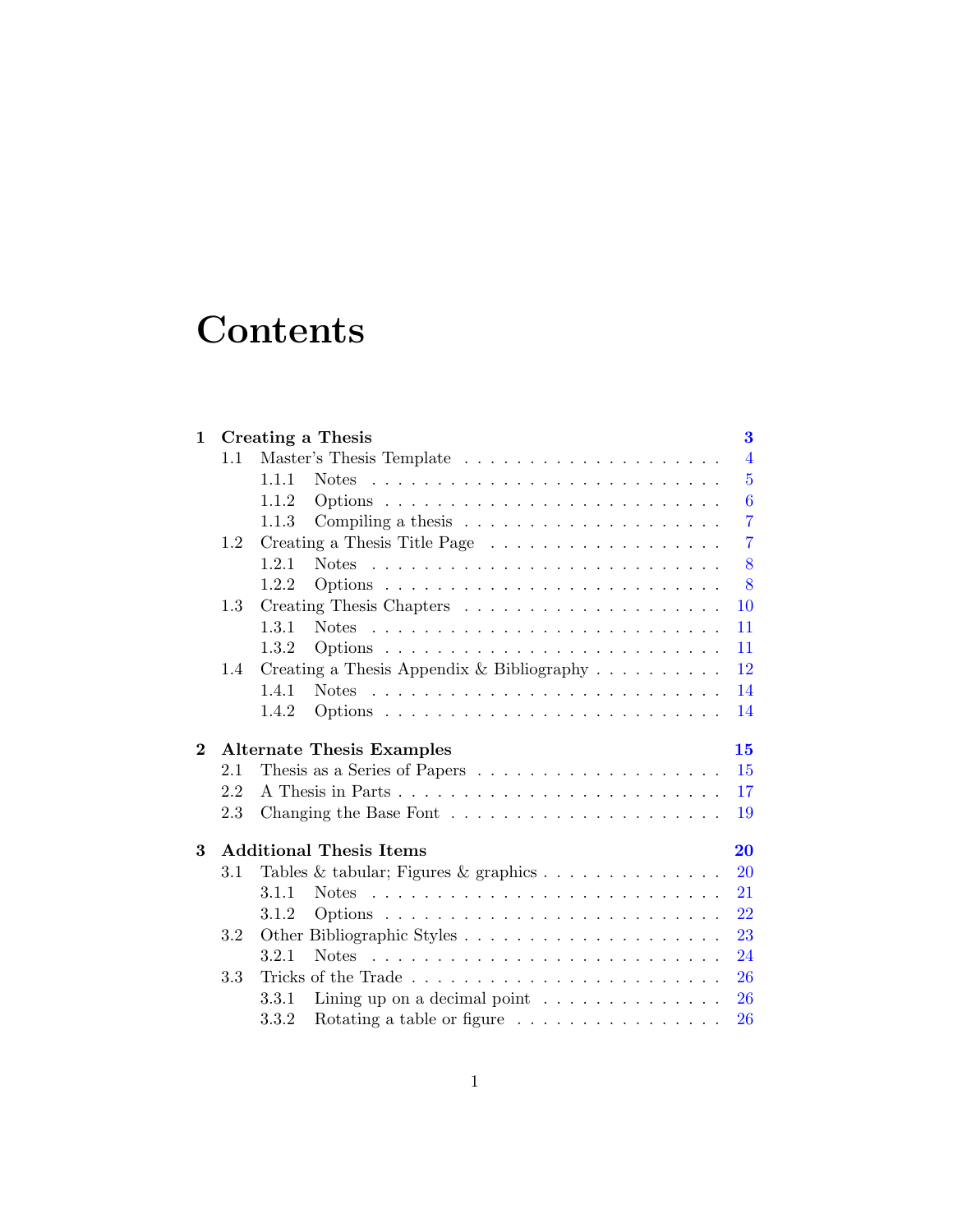| 3.3.3 Continuing a table or figure $\ldots \ldots \ldots \ldots \ldots$ 26 |  |
|----------------------------------------------------------------------------|--|
|                                                                            |  |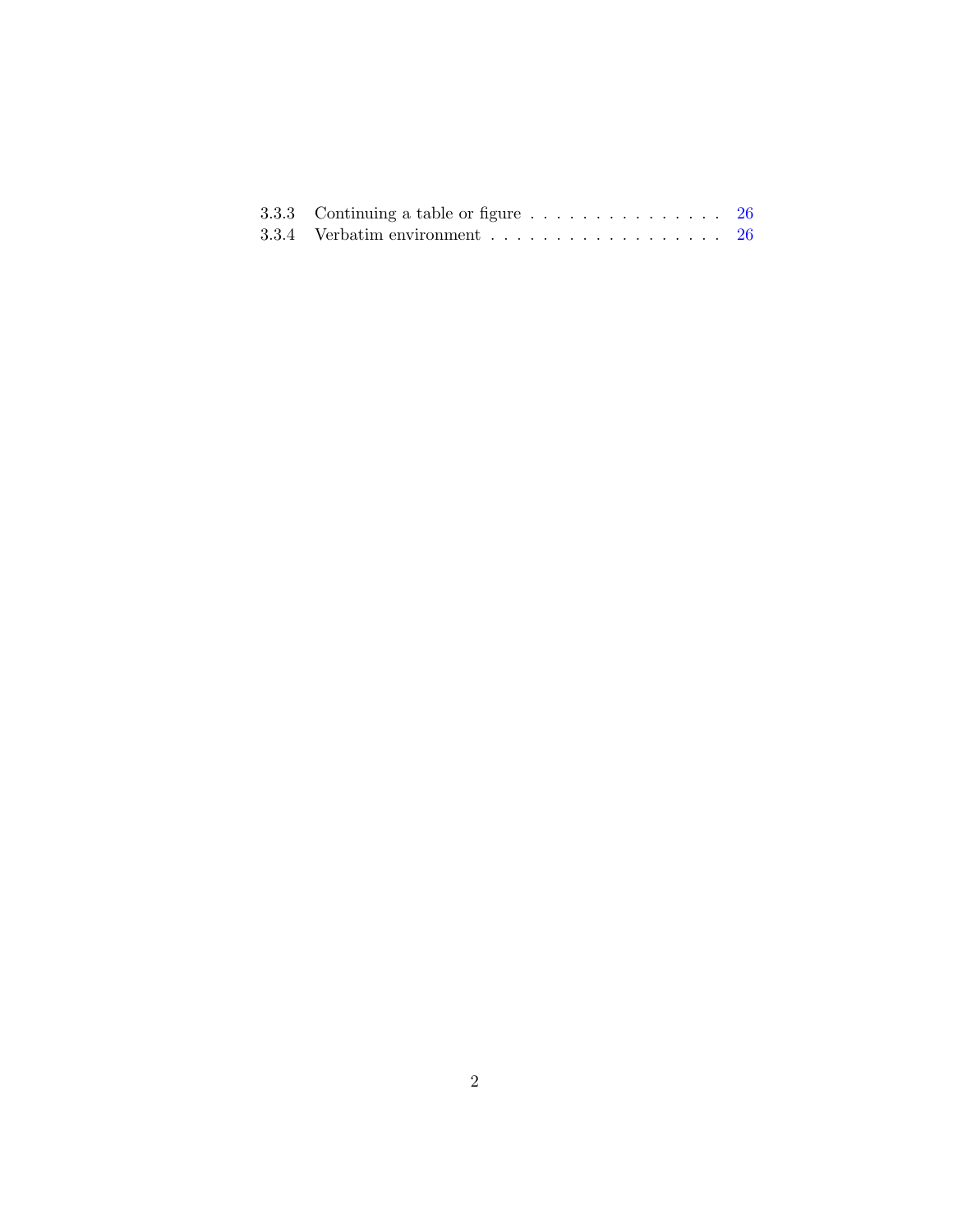## <span id="page-3-0"></span>Chapter 1

# Creating a Thesis

This manual describes how to put together a thesis using the isuthesis package and standard thesis template which were both created at Iowa State. It also goes into many of the special features and options that you can use either as part of this package or as part of creating documents with LAT<sub>EX</sub>.

A thesis is normally a fairly long document so it is probably not a good idea to put the entire document into one big file because the thesis will then be difficult to both edit and take a long time to compile with LATEX. The examples that follow in this manual use a master file system where the master file brings in all the other files that need to be used to create a complete thesis. Using a master file approach, you can break your thesis down into small, manageable parts that are easier to edit and quicker to compile.

This handout starts with a master file template for a simple Master's thesis using the isuthesis package, shows some standard thesis options and then expands to look at alternative thesis templates that use the isuthesis package. To start with, take a look at the sample Master's thesis and make sure you understand the mechanisms that are being used. When you are comfortable with the concepts being used then browse the rest of this document for additional information and options.

Current and up-to-date isuthesis package information, a complete standard isuthesis package example template including the current isuthesis package itself— as well as some other LATEX related links can be found at the unofficial ISU TeX website:

#### http://css.ait.iastate.edu/Tex/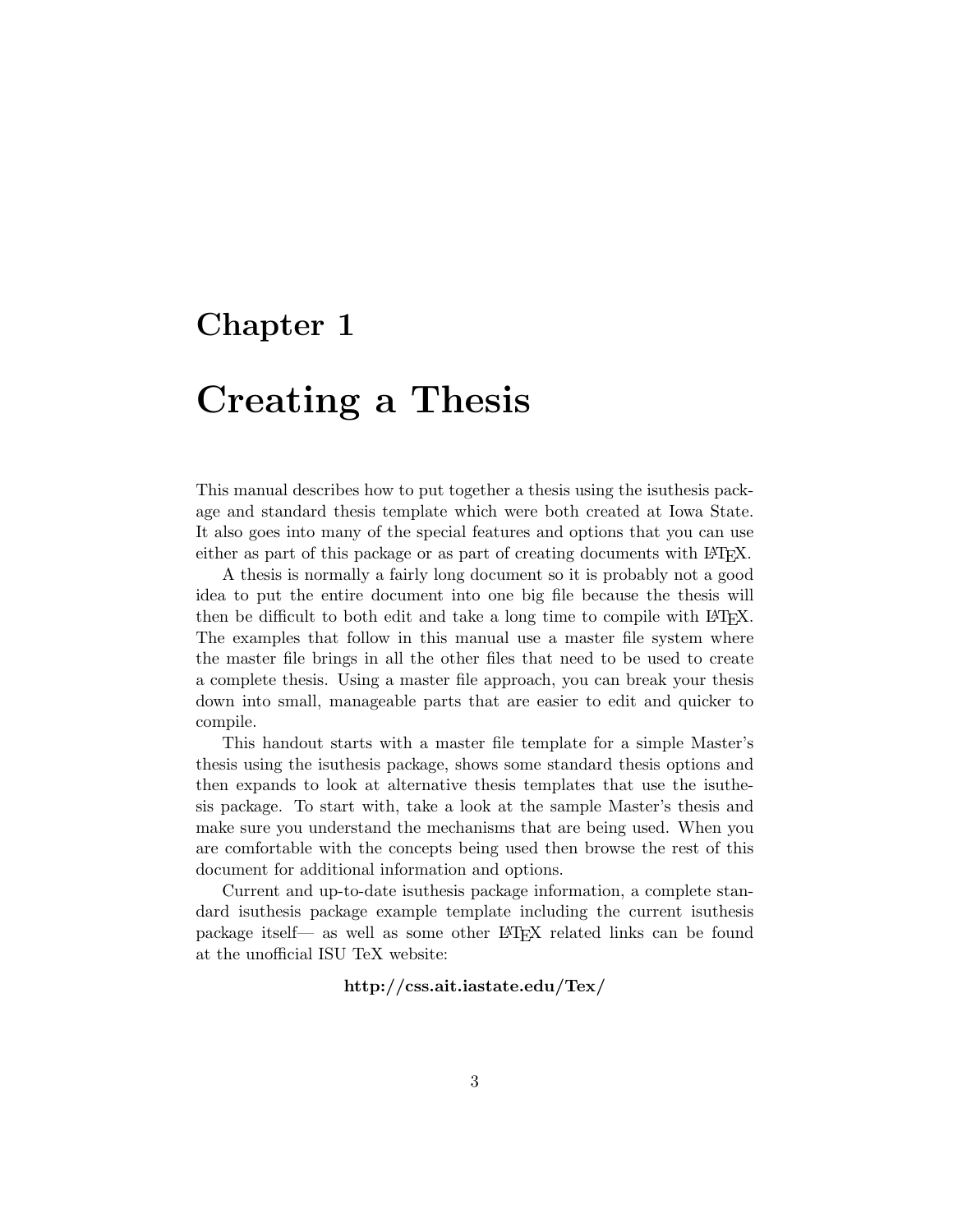## <span id="page-4-0"></span>1.1 Master's Thesis Template

Here is a annotated template for a simple Master's thesis created to use the isuthesis package:

| $%$ Template file for a std. thesis                                                                                                                                                                                                                                                                                                                                                                                                                                  | $\Longrightarrow$ Comment line.                                 |
|----------------------------------------------------------------------------------------------------------------------------------------------------------------------------------------------------------------------------------------------------------------------------------------------------------------------------------------------------------------------------------------------------------------------------------------------------------------------|-----------------------------------------------------------------|
| \documentclass[11pt]{report}                                                                                                                                                                                                                                                                                                                                                                                                                                         | $\Longrightarrow$ Chooses the document class report.            |
| $\{\text{usepackage}\}$                                                                                                                                                                                                                                                                                                                                                                                                                                              | $\Rightarrow$ Loads in the isuthesis package.                   |
| \usepackage[pdftex]{graphicx}                                                                                                                                                                                                                                                                                                                                                                                                                                        | $\Rightarrow$ Adds the graphicx package                         |
| \usepackage{traditional}                                                                                                                                                                                                                                                                                                                                                                                                                                             | $\Rightarrow$ Adds traditional sectional indents                |
| \chaptertitle                                                                                                                                                                                                                                                                                                                                                                                                                                                        | $\Rightarrow$ Adds "Chapter" in front of chapter numbers        |
| \alternate                                                                                                                                                                                                                                                                                                                                                                                                                                                           | $\Rightarrow$ Sectional numbering down to subsection            |
| \usepackage{rotating}                                                                                                                                                                                                                                                                                                                                                                                                                                                | $\Rightarrow$ Adds rotating package                             |
| \usepackage{natbib}                                                                                                                                                                                                                                                                                                                                                                                                                                                  | $\Rightarrow$ Loads Natural Sciences bib-style                  |
| \bibliographystyle{isuapalike}                                                                                                                                                                                                                                                                                                                                                                                                                                       | $\Rightarrow$ Uses a local APA-like bib-style                   |
| $\%$ includeonly{titletoc, chapter1}                                                                                                                                                                                                                                                                                                                                                                                                                                 | $\Rightarrow$ Restricts which \include file are loaded.         |
| $\%$ usepackage[pdftex]{hyperref}                                                                                                                                                                                                                                                                                                                                                                                                                                    | $\Rightarrow$ Adds PDF hypertext linking                        |
| \begin{document}                                                                                                                                                                                                                                                                                                                                                                                                                                                     | $\Rightarrow$ Starts the document.                              |
| \DeclareGraphicsExtensions{.jpg,.png}                                                                                                                                                                                                                                                                                                                                                                                                                                | $\Rightarrow$ Automatically adds suffix to graphics             |
| \include{titletoc}                                                                                                                                                                                                                                                                                                                                                                                                                                                   | $\Rightarrow$ Brings in file titletoc.tex with title page info. |
| $\infty$ \include {dedication }                                                                                                                                                                                                                                                                                                                                                                                                                                      | $\Rightarrow$ Adds optional dedication.tex file                 |
| \newpage                                                                                                                                                                                                                                                                                                                                                                                                                                                             | $\Rightarrow$ Starts a new page.                                |
| \tableofcontents                                                                                                                                                                                                                                                                                                                                                                                                                                                     | $\Rightarrow$ Creates a Table of Contents                       |
| \listoftables                                                                                                                                                                                                                                                                                                                                                                                                                                                        | $\Rightarrow$ Creates a List of Tables                          |
| \listoffigures                                                                                                                                                                                                                                                                                                                                                                                                                                                       | $\Rightarrow$ Creates a List of Figures                         |
| $%$ include ${a$ cknowl $}$                                                                                                                                                                                                                                                                                                                                                                                                                                          | Adds an optional Acknowledgements area                          |
| $%$ include ${abstract}$                                                                                                                                                                                                                                                                                                                                                                                                                                             | Adds an optional Abstract area                                  |
| $\n\begin{cases} \n 2 \quad \text{argmax} \n 2 \quad \text{argmax} \n 2 \quad \text{argmax} \n 2 \quad \text{argmax} \n 3 \quad \text{argmax} \n 4 \quad \text{argmax} \n 5 \quad \text{argmax} \n 6 \quad \text{argmax} \n 7 \quad \text{argmax} \n 8 \quad \text{argmax} \n 9 \quad \text{argmax} \n 10 \quad \text{argmax} \n 11 \quad \text{argmax} \n 12 \quad \text{argmax} \n 13 \quad \text{argmax} \n 14 \quad \text{argmax} \n 15 \quad \text{argmax} \n $ | $\Rightarrow$ Changes to arabic numbering.                      |
| \include{chapter1}                                                                                                                                                                                                                                                                                                                                                                                                                                                   | $\Rightarrow$ Brings in file chapter1.tex.                      |
| \include{chapter2}                                                                                                                                                                                                                                                                                                                                                                                                                                                   | $\Rightarrow$ Brings in file chapter2.tex.                      |
| \include{chapter3}                                                                                                                                                                                                                                                                                                                                                                                                                                                   | $\Rightarrow$ Brings in file chapter3.tex.                      |
| $\infty$ /include {chapter4}                                                                                                                                                                                                                                                                                                                                                                                                                                         | $\Rightarrow$ Brings in file chapter4.tex.                      |
| $\in$ finclude{chapter5}                                                                                                                                                                                                                                                                                                                                                                                                                                             | $\Rightarrow$ Brings in file chapter5.tex.                      |
| $\infty$ \include {appendix1 }                                                                                                                                                                                                                                                                                                                                                                                                                                       | $\Rightarrow$ Brings in file appendix1.tex.                     |
| \include{appendix2}                                                                                                                                                                                                                                                                                                                                                                                                                                                  | $\Rightarrow$ Brings in file appendix2.tex.                     |
| \include{biblio}                                                                                                                                                                                                                                                                                                                                                                                                                                                     | $\Rightarrow$ Brings in biblographic file biblio.tex.           |
| $\end{$ (document)                                                                                                                                                                                                                                                                                                                                                                                                                                                   | $\Rightarrow$ Ends the document.                                |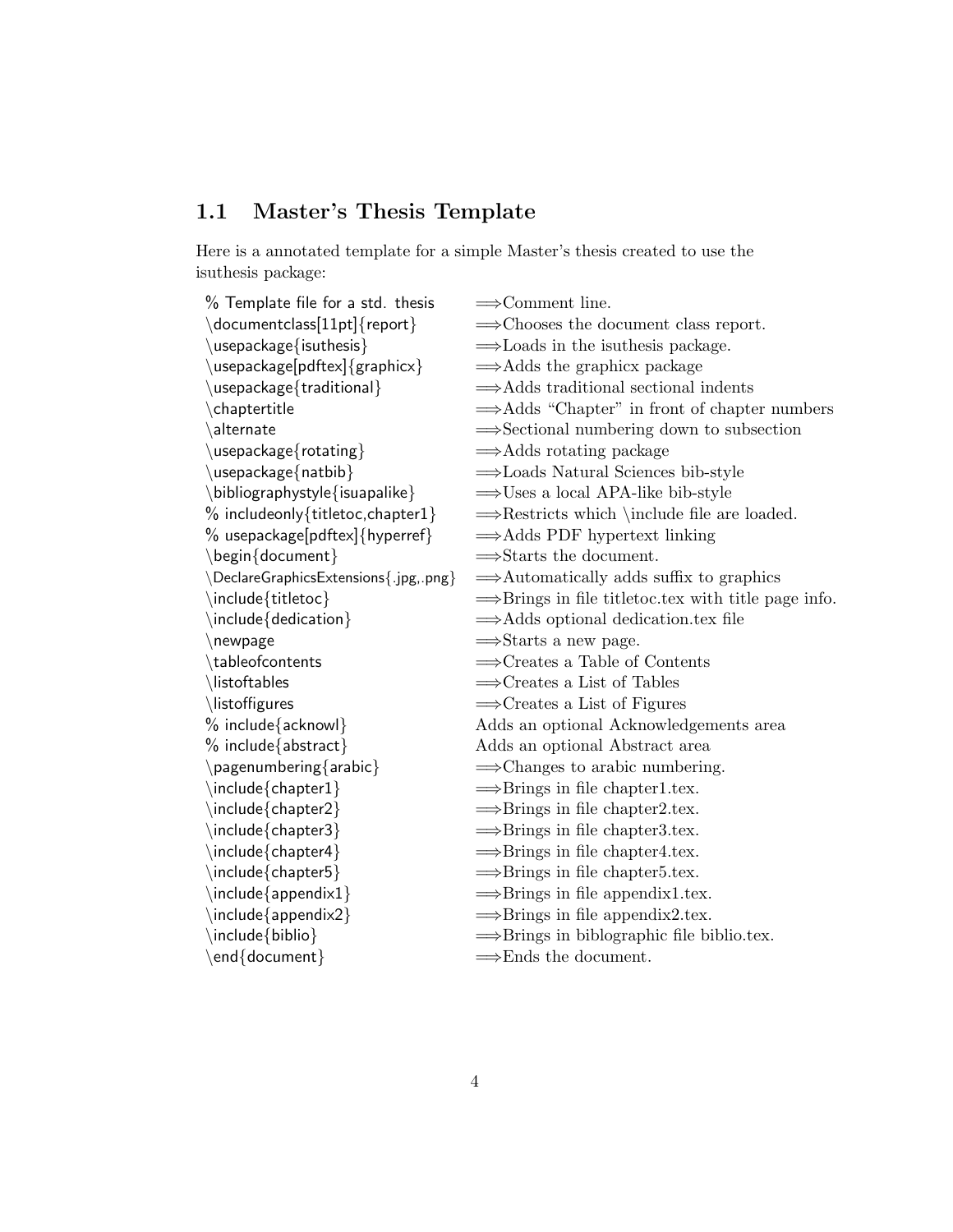#### <span id="page-5-0"></span>1.1.1 Notes

#### Traditional Thesis Style

The current version of the isuthesis package uses a "modern" thesis style in which sectional items begin on the left then indent from there and also under which chapters simply contain a number with nothing in front of them. The supplemental traditional isuthesis package along with the \chaptertitle isuthesis command return sections to being in the center of the page and add the word "Chapter " in front of the chapter number. These two supplemental items are "on" by default in the template because it is what the Faculty at Iowa State seem to prefer. You can comment these two lines and the line after \listoffigures out to return to a completely "modern" style thesis.

#### The \include and \includeonly commands

When LAT<sub>EX</sub> finds an **\include** command, it goes out to the current directory and looks for a file entitled filename.tex and includes that file in its entirety into the current document at the point of the \include. So, in essence, it brings the other file into the master document.

The \includeonly command restricts what files are actually brought into the master file for the current run of the thesis. Normally, a person works on one chapter at a time in a thesis; so why run the whole thesis when one can just run a couple of its parts. In the example here, if the  $\%$ sign was removed from the front of the \includeonly line and the file was compiled with PDFLATEX, the only files that would be included into the master file would be: titletoc.tex and chapter1.tex; and PDFLAT<sub>EX</sub> would ignore the other \include lines. To then run the whole thesis, one would just put a % in front of the includeonly line again which would cause all the \include lines to be included into the master file.

#### The Hyperref Package

The hyperref package allows one to add PDF bookmarks and hypertext links to a PDF-style thesis. These can be very useful for moving around inside a large PDF document. The isuthesis template uses the following command and options to add the hyperref package:

#### \usepackage[pdftex,hypertexnames=false,linktocpage=true]{hyperref}

It is additional suggested that you add the following setup options: \hypersetup{colorlinks=true,linkcolor=blue,anchorcolor=blue,citecolor=blue, filecolor=blue,urlcolor=blue,bookmarksnumbered=true,pdfview=FitB}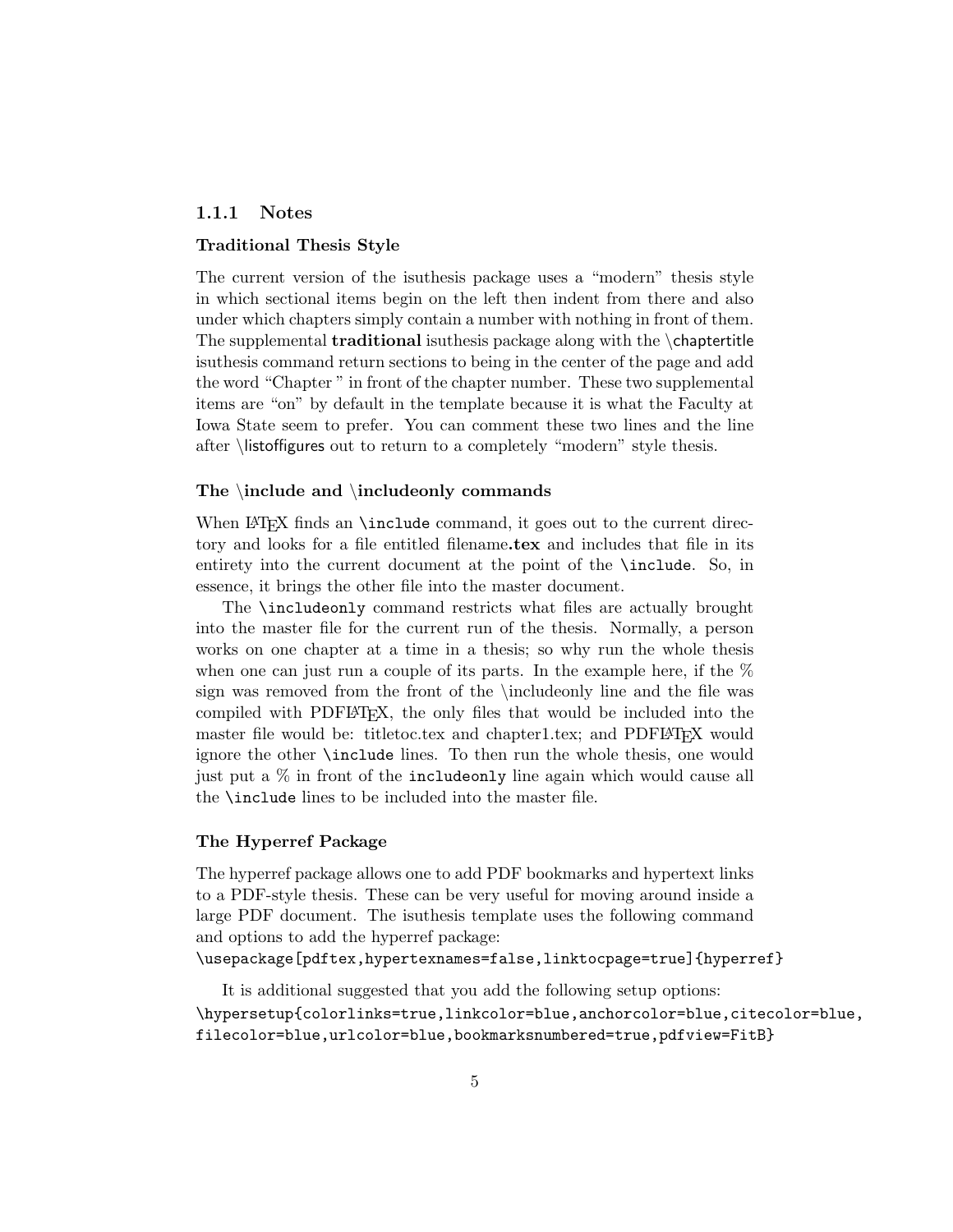One can, of course, alter the setup options to your own tastes, needs or the tastes/needs of your own thesis committee. If you use the hyperref package, you will also probably want to bookmark the Table of Contents and add the \phantomsection command after the Table of Contents, List of Tables and List of Figures:

```
%\pdfbookmark[1]{TABLE OF CONTENTS}{table}
\tableofcontents
\addtocontents{toc}{\def\protect\@chapapp{}}
\cleardoublepage
%\phantomsection
\addcontentsline{toc}{chapter}{LIST OF TABLES}
\listoftables
\cleardoublepage
%\phantomsection
\addcontentsline{toc}{chapter}{LIST OF FIGURES}
\listoffigures
```
One can do this by simply removing the  $\%$  signs on the commands listed above. The \phantomsection command is used to make sure that the pdfbookmarks end up in the right place.

The \addcontentsline listed above adds the Table of Contents, List of Tables and List of Figures to the thesis "Table of Contents" itself. This "trick" is added because normally by International TeX Standards frontmatter within a document is not allowed to reference itself in its own Table of Contents but the Thesis Office at Iowa State insists on doing it that way.

#### <span id="page-6-0"></span>1.1.2 Options

#### Choosing a font size/family

On the \documentclass{report} line, one can also add options that alter the font type size for the thesis. You can use either the 10pt (default), 11pt or 12pt font set when creating a thesis at Iowa State. For instance, by default the report class uses a 10pt font but the thesis template alters it to be the standard academic 11pt font. If instead you would like to use the slightly smaller 10pt font or the slightly larger 12pt font, then you can alter the line as follows:

```
\documentclass{report} (Defaults to 10pt font)
\documentclass[12pt]{report} (Alters to use 12pt font)
```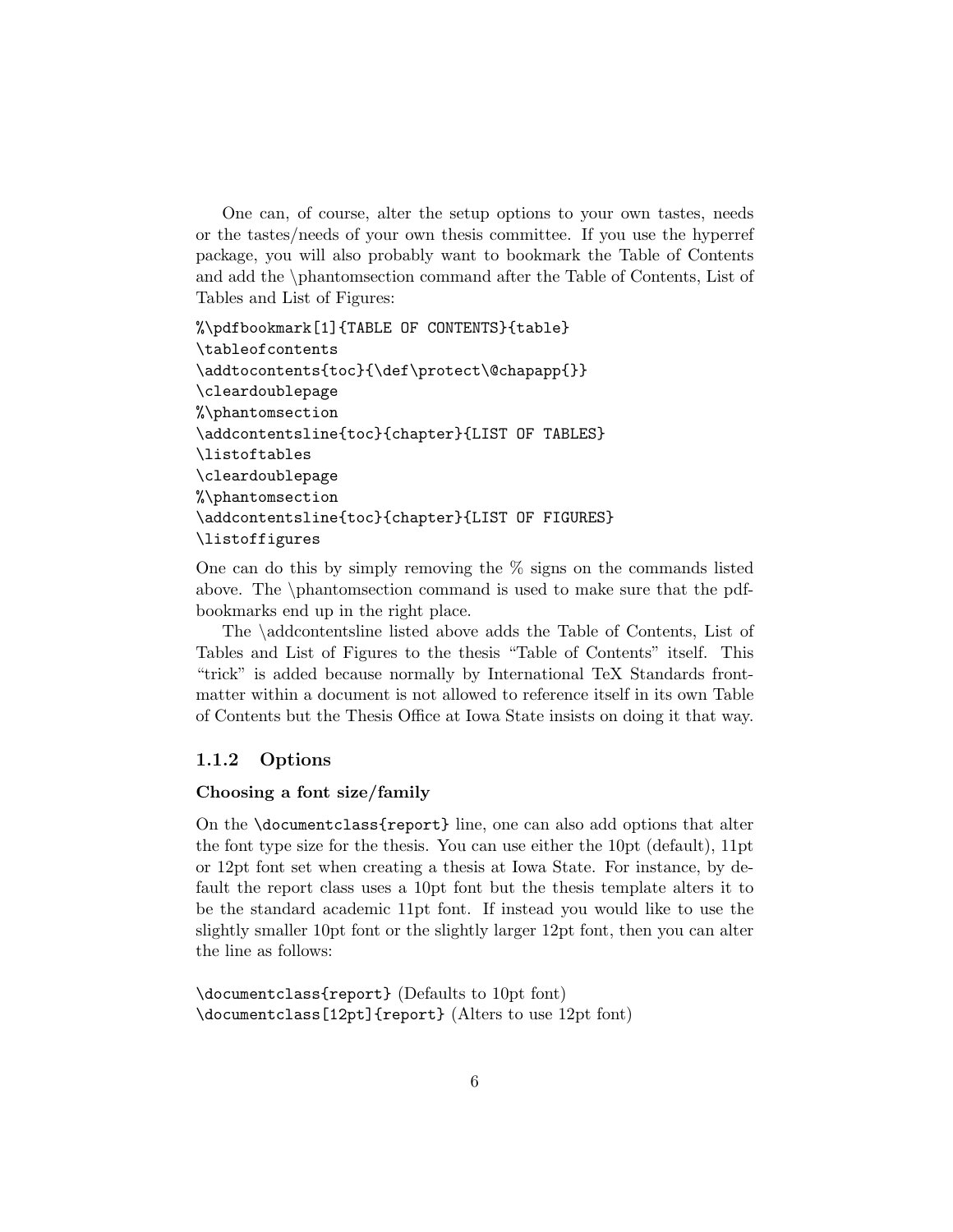#### Preamble Options

<span id="page-7-2"></span>The following options can be put in the preamble area of a thesis (after the \usepackage{isuthesis} command and before the \begin{document} command) to make alterations to a thesis:

| $\b)$ bibliographystyle $\{$ isuplain $\}$ | $\Rightarrow$ Sets bib-style; local options: is uabbrv,            |  |
|--------------------------------------------|--------------------------------------------------------------------|--|
|                                            | $\implies$ isualpha, isuapalike, isuplain and isuunst.             |  |
| \chaptertitle                              | $\Rightarrow$ Adds 'Chapter' before chapter #.                     |  |
| \usepackage{subeqn}                        | $\Rightarrow$ Adds extra equation numbering options.               |  |
| alternate                                  | $\Rightarrow$ Sectional numbering down to subsection               |  |
| alternatepart                              | $\Rightarrow$ Sectional numbering at part level only.              |  |
| alternatenum                               | $\Rightarrow$ Sectional numbering at all levels.                   |  |
| nochap                                     | $\Rightarrow$ Removes chapter numbering— used after                |  |
|                                            | $\Rightarrow$ \alternatenum for sectional numbering below chapter. |  |

#### <span id="page-7-0"></span>1.1.3 Compiling a thesis

When you are using the master file system, you always want to compile only the master file and never any of the parts of the master file. So you would always PDFLaTeX or Typeset the thesis.tex file and no other file of your thesis as that file always brings in all the other files.

## <span id="page-7-1"></span>1.2 Creating a Thesis Title Page

Here is an annotated template for a simple Master's thesis title page from the file titletoc.tex:

| % Template Titlepage File                   | $\Rightarrow$ Comment line.                          |
|---------------------------------------------|------------------------------------------------------|
| \title{This is the title of a thesis        | $\implies$ Thesis title.                             |
| submitted to lowa State University\\        | $\Rightarrow$ If the title is long, use \\           |
| Note that only the first letter of          | $\Rightarrow$ to break the thesis title at a logical |
| the first word and proper names             | $\Rightarrow$ point to have the thesis title         |
| are capitalized $\}$                        | $\Rightarrow$ go to a new line.                      |
| \author{Wilbur Terrance Johnson}            | $\Rightarrow$ Author's 'diploma-style' name.         |
| \degree{MASTER OF SCIENCE}                  | $\Rightarrow$ Full degree title.                     |
| \dept{Human Development and Family Studies} | $\Rightarrow$ Full Dept. name.                       |
| \major{Human Development and Family Studies | $\Rightarrow$ Full Name of Major.                    |
| (Marriage and Family Therapy)}              |                                                      |
| $\leq$   evel { master's }                  | $\Rightarrow$ Setup for a Master's Degree            |
| \mprof{Susan D. Ross}                       | $\Rightarrow$ Major Professor's Name.                |
| \notice                                     | $\implies$ <i>Optional:</i> Adds copyright notice.   |
| $\mathcal{L}$ maketitle                     | $\Rightarrow$ Makes title and signature pages.       |
|                                             |                                                      |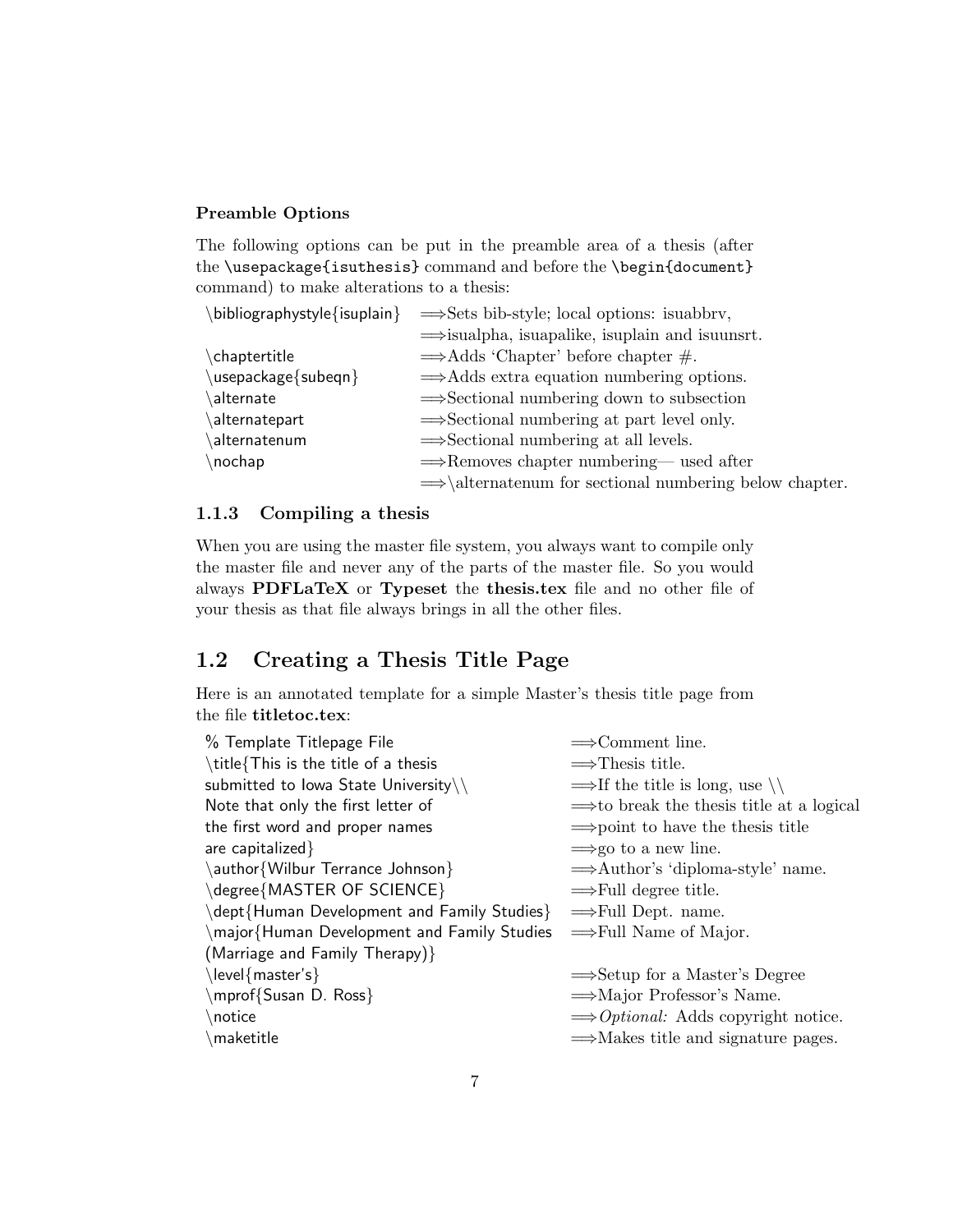#### <span id="page-8-0"></span>1.2.1 Notes

#### The Doctoral Dissertation

If you are working on a Doctoral Dissertation rather than a Master's thesis, you would un-comment the following lines:

```
%\degree{DOCTOR OF PHILOSOPHY}
%\level{doctoral}
%\format{dissertation}
%\committee{4}
%\members{Mary Jones \\ Bjork Petersen \\ Sam Anders \\ Harold Jones}
```
#### The Creative Component

If you are working on a Creative Component and not a standard Master's thesis, you would un-comment the following lines:

```
%\format{Creative Component}
%\submit{the graduate faculty}
```
#### Command requirements

The **\dept** command will not work without the **\major** command. These commands may or may not be currently used in creating the thesis title.

#### <span id="page-8-1"></span>1.2.2 Options

#### Title page options

Below are a list of standard title page commands for use with the isuthesis package. Note that not all of these items are currently in use on the title page:

| \title{Title}           | $\Rightarrow$ Thesis title                               |
|-------------------------|----------------------------------------------------------|
| \author{Author}         | $\Rightarrow$ Diploma-style thesis author                |
| $\deg$ ree $\{DEGREE\}$ | $\Rightarrow$ Degree (in uppercase)                      |
| \dept{Dept}             | $\Rightarrow$ Department                                 |
| $\max\{Major\}$         | $\Rightarrow$ Major                                      |
| $\text{level}$          | $\Rightarrow$ Thesis level normally master's or doctoral |
| \mprof{Name}            | $\Rightarrow$ Major's Professor's name                   |
| \notice                 | $\Longrightarrow$ Copyright notice                       |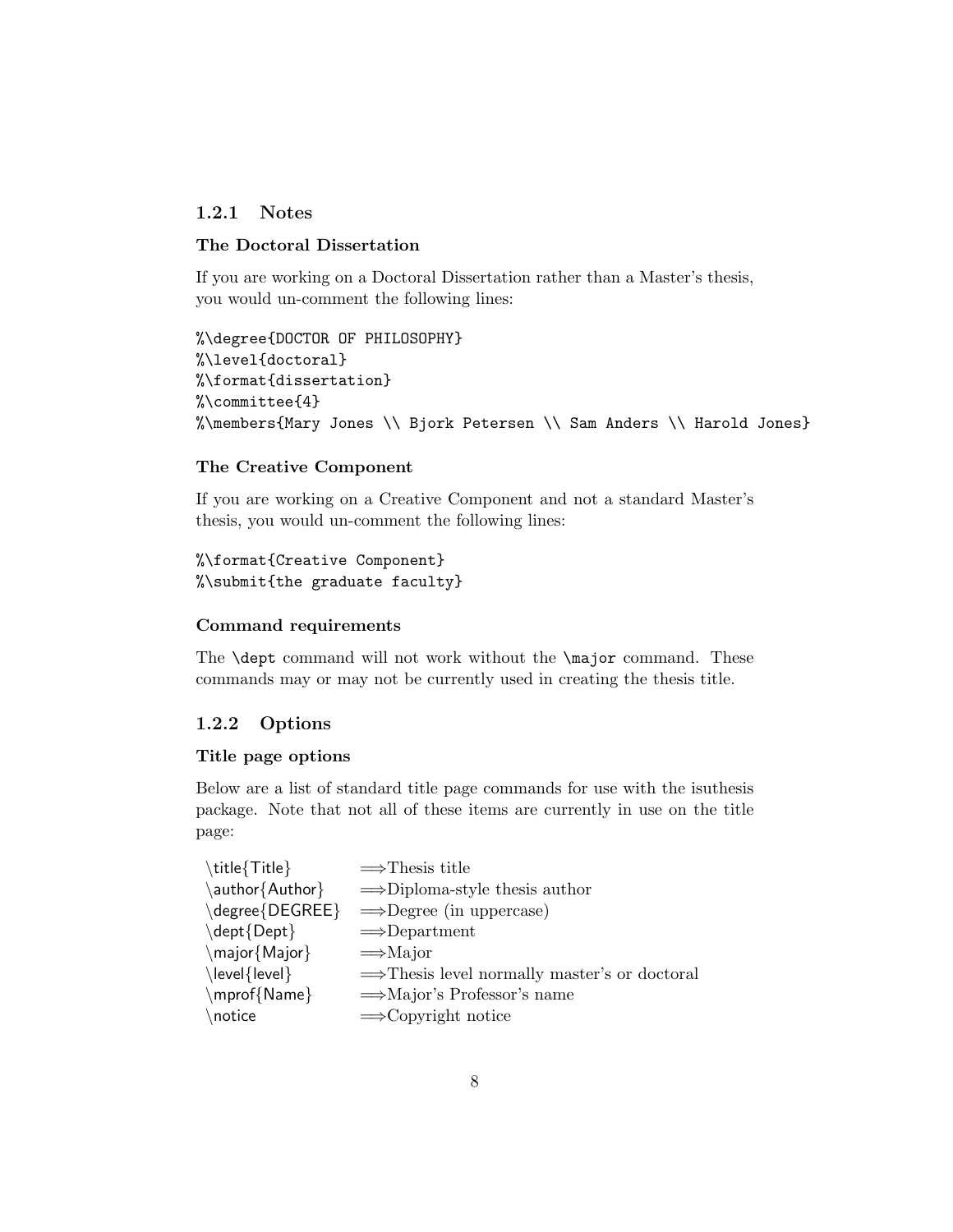Below are a variety of other commands that are available to put additional items on the isuthesis title page. Note that not all of these items are currently in use on the title page:

| $\Rightarrow$ Thesis format                       |
|---------------------------------------------------|
| $\Rightarrow$ Committee members names             |
| separted by $\setminus$                           |
| $\Longrightarrow$ # of committee signature lines. |
| $\Rightarrow$ Submitted to information            |
| $\Rightarrow$ Co-major professors.                |
| $\Rightarrow$ Co-departments.                     |
| $\Rightarrow$ Co-majors.                          |
| $\Rightarrow$ Subject minor.                      |
| $\Rightarrow$ Year of thesis subsmission.         |
|                                                   |

The following items though available are known to be no longer in use on the isuthesis title page:

| interdept                     | $\Rightarrow$ Interdepartmental Program—            |
|-------------------------------|-----------------------------------------------------|
| \dept{Biomedical Engineering} | $\Rightarrow$ which goes just before \dept.         |
| \interdeptm                   | $\Rightarrow$ Interdepartmental Major—              |
| \major{Developmental Biology} | $\Rightarrow$ which goes just before \major.        |
| $\sigma$ signmajornum=3       | $\Longrightarrow$ # of major prof. signature lines. |
| \signdeptnum=3                | $\Longrightarrow$ # of dept. signature lines.       |
| \signdept{Architecture}       | $\Rightarrow$ Title used for dept. signature.       |
| \signmajor{Biology}           | $\Rightarrow$ Title used for major signature.       |

#### Additional Frontmatter Sections

The following optional commands can normally be added after titletoc.tex to include additional parts to your thesis:

|                        | $\infty$ $\infty$ $\infty$ $\infty$ $\infty$ . (Dedication) |
|------------------------|-------------------------------------------------------------|
| $\in$ $\{acknow\}$     | $\Rightarrow$ Brings in acknowl.tex. (Acknowledgments)      |
| $\in$ $\{abstructor\}$ | $\Rightarrow$ Brings in abstract.tex.(Abstract)             |

A dedication page, acknowledgments page, or abstract page can follow the title page. All three of these frontmatter sections follow the same format or style. Here is a sample abstract from the file abstract.tex:

#### \specialchapt{ABSTRACT}

This is the text of my abstract that is part of the thesis itself.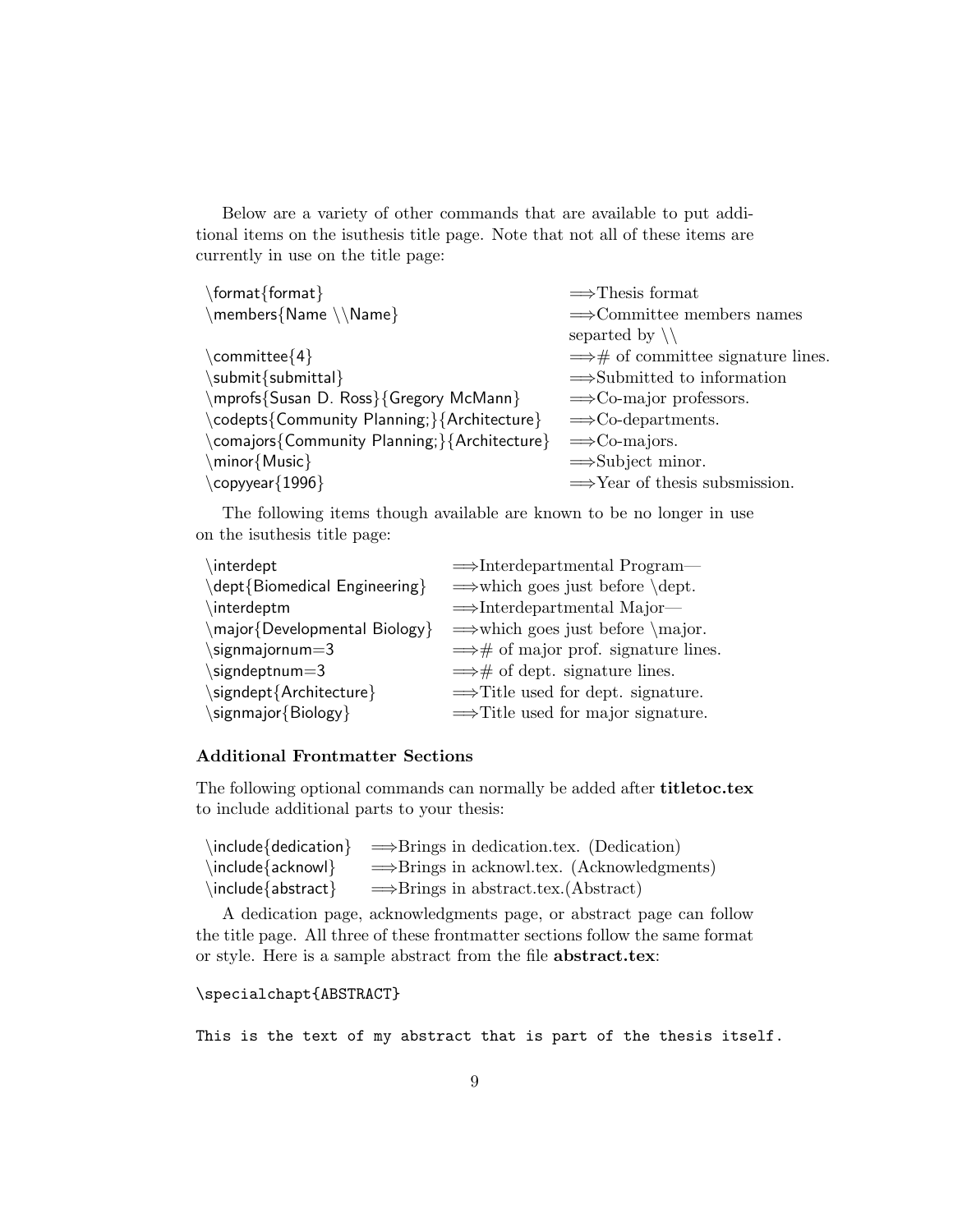The abstract describes the work in general and the heading and style match the rest of the document.

The \specialchapt command starts a new chapter-like area and does not increment the chapter number but is included in the Table of Contents The \specialchapter command is similar to \specialchapt but gets a different level of indentation in the Table of Contents. The Dedication area uses a \chapter\* command rather than \specialchapt so that it is not included in the Table of Contents.

### <span id="page-10-0"></span>1.3 Creating Thesis Chapters

Here is an annotated template for a chapter from a simple Master's thesis edited from the file chapter1.tex:

% Chapter 1 of Thesis Template  $\implies$  Comment line.  $\begin{array}{c}\n\langle \text{OVERVIEW} \rangle\end{array}$   $\longrightarrow$  Titles the Chapter. This is the opening paragraph to my thesis which  $\implies$ Thesis text. explains in general terms the concepts and hypothesis  $\implies$ More thesis text. which will be used in my thesis.  $\Rightarrow$  Use a blank line— With more general information given here than  $\implies$ Text. really necessary.  $\implies$ More text. \section{Introduction} =⇒Titles this section. Here initial concepts and conditions are explained  $\implies$  Text. and several hypothesis are mentioned in brief.  $\Rightarrow$ More text.  $\setminus$ subsection{Hypothesis}  $\implies$ Titles this subsection. Here one particular hypothesis is explained in depth  $\implies$  Text. and is examined in the light of current literature.  $\implies$  More text.  $\simeq$  \subsubsection{Parts of the hypothesis}  $\Rightarrow$  Titles this subsubsection. Here one particular part of the hypothesis that is  $\implies$  Text. currently being explained is examined and particular  $\implies$ More text. elements of that part are given careful scrutiny.  $\Rightarrow$  Still more text.  $\partial$  aragraph{An unusual error in part c of the hypothesis}  $\implies$  Titles this paragraph. Here I given details and information on  $\implies$  Text. the part of the hypothesis that has an error  $\implies$ More Text. in it which may add to further complications.  $\Rightarrow$  Still more text. \subparagraph{Details of the error}  $\implies$ Titles this subparagraph. Here I give even more detailed information than before  $\implies$  Text. on the error and eventually put everyone to sleep.  $\implies$ Even more text.

 $\implies$ to go to a new paragraph.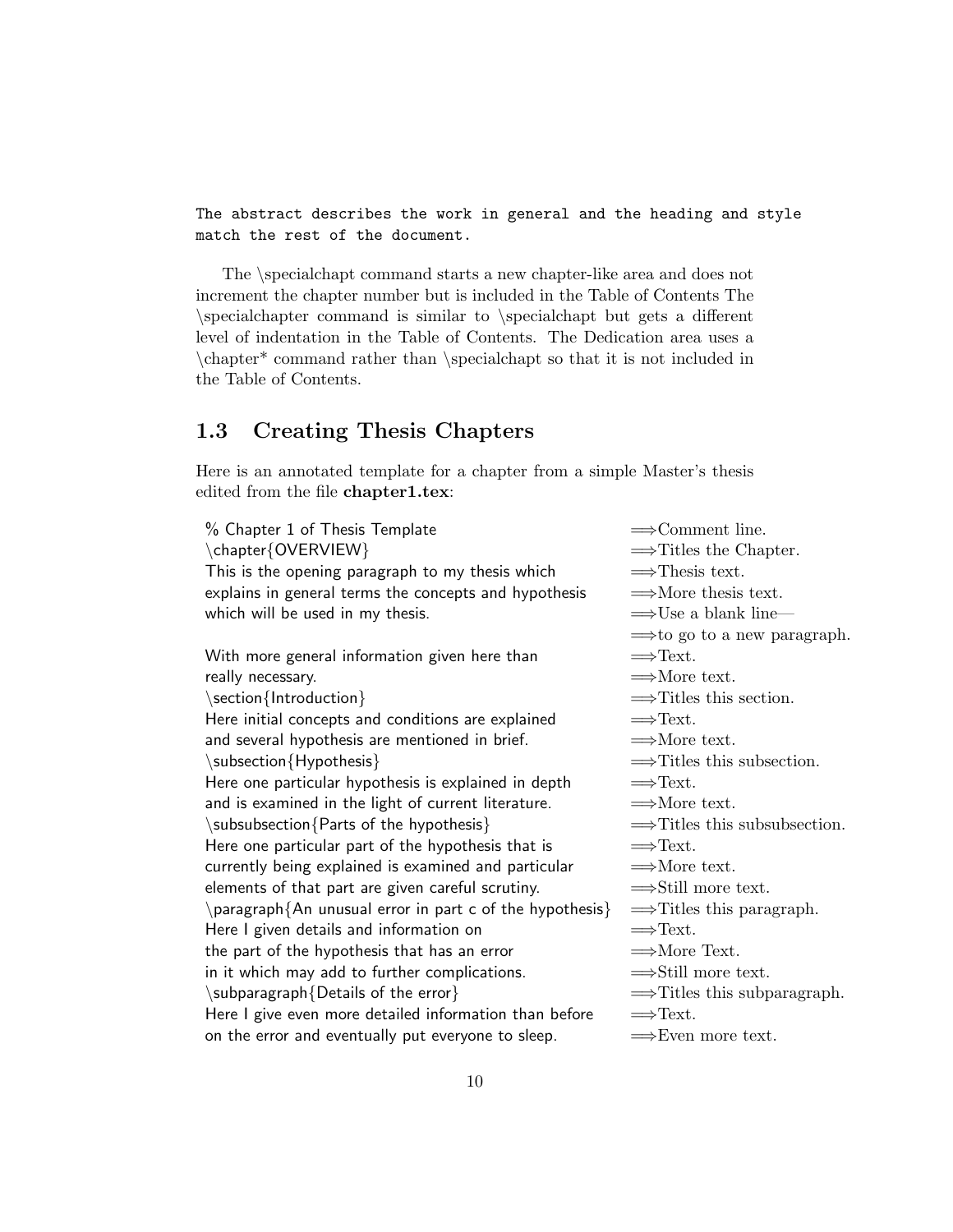#### <span id="page-11-0"></span>1.3.1 Notes

#### Sectioning commands available in isuthesis

The following standard LATEX sectioning commands are available in the isuthesis package:

 $\part$  \subsection \paragraph \chapter \subsubsection \subparagraph \section

Don't number your section levels— let LAT<sub>EX</sub> do that for you. See subsection [1.1.2](#page-7-2) for more information on changing the standard isuthesis package numbering style.

#### Levels of sectioning

A chapter that contains a section should have two or more sections— a section that contains a subsection should have two or more subsections— a subsection that contains a subsubsection should contain two or more subsubsections. . . or, more generally speaking, don't use a lower subdivision of sectioning unless you have two or more units of that sectioning.

#### Chapter Titles

Chapter titles should be in all uppercase letters. This is not done automatically by the isuthesis package. The isuthesis template comes with the standard chapter titles for a standard Master's thesis: OVERVIEW, RE-VIEW OF LITERATURE, METHODS AND PROCEDURES, RESULTS and SUMMARY AND DISCUSSION.

#### <span id="page-11-1"></span>1.3.2 Options

#### Usual chapter options

The following command options can be used within or around thesis chapters to make alterations to a thesis: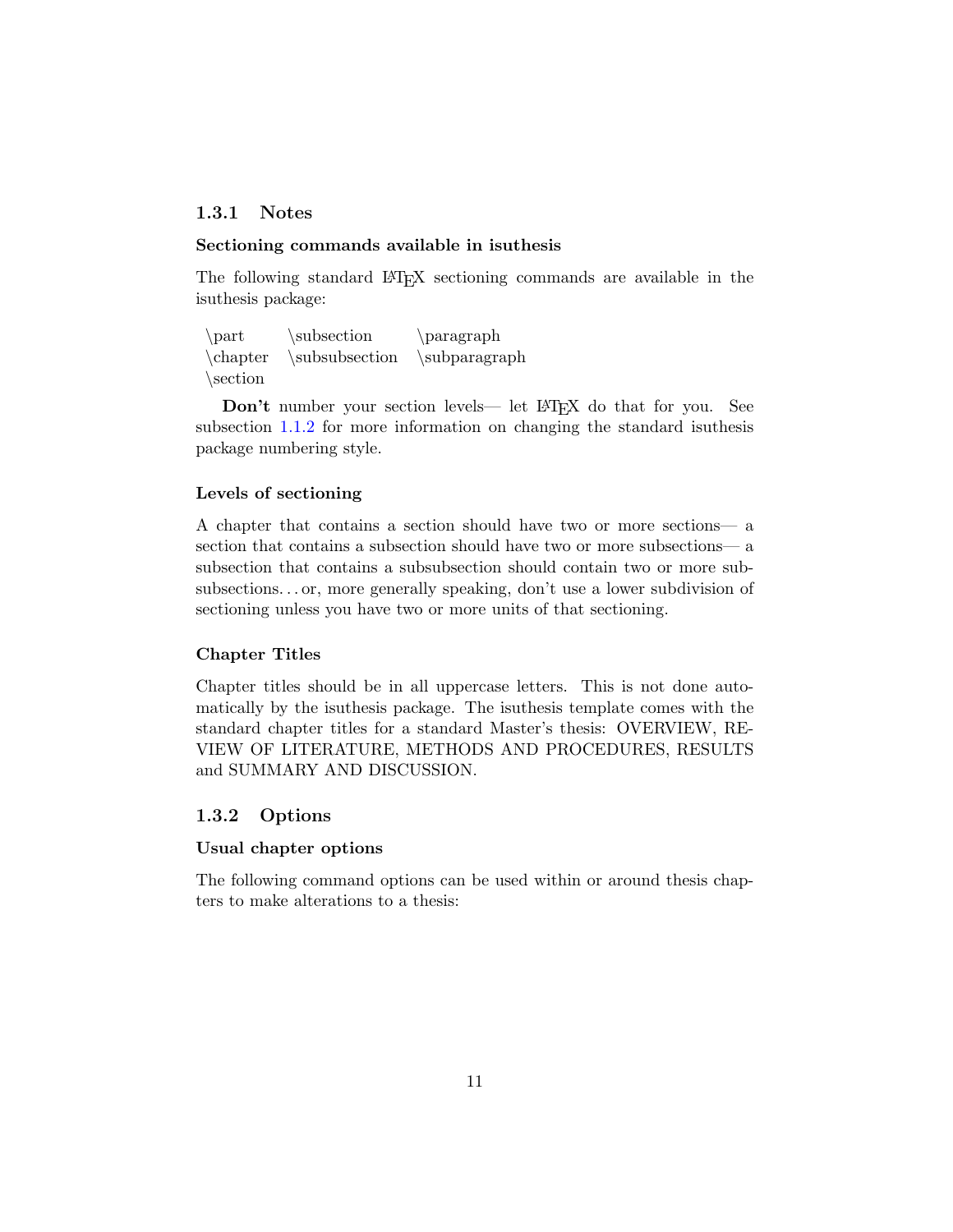| newpage                                                    | $\Rightarrow$ Go to a new page.                          |
|------------------------------------------------------------|----------------------------------------------------------|
| \footnote{Ibid.}                                           | $\Rightarrow$ Creates a footnote.                        |
| $\begin{cases} \frac{1}{1} & \text{otherwise} \end{cases}$ | $\Rightarrow$ Starts a single-spacing environment.       |
| \end{singlespacing}                                        | $\Rightarrow$ Ends a single-spacing environment.         |
| $\begin{bmatrix} \text{begin}\end{bmatrix}$                | $\Rightarrow$ Starts a onehalf-spacing environment.      |
| $\end{bmatrix}$ end $\{$ onehalfspacing $\}$               | $\Rightarrow$ Ends a one-half-spacing environment.       |
| \begin{doublespacing}                                      | $\Rightarrow$ Starts a double-spacing environment.       |
| \end{doublespacing}                                        | $\Rightarrow$ Ends a double-spacing environment.         |
| \begin{thebibnopage}                                       | $\Rightarrow$ Starts a bibliography without a page break |
|                                                            | $\implies$ normally used at the end of a chapter         |
| $\end{math}$ end { the bibnopage }                         | $\Rightarrow$ Ends a chapter bibliography                |
|                                                            |                                                          |

To use thebibnopage environment, you must add:

#### \usepackage{thebibnopage}

to the preamble of your document. Thebibnopage environment comes with the isuthesis package of files but needs to be added separately.

#### Unusual chapter options

The following command options can be used within or around thesis chapters to make alterations to a thesis but are most commonly used in an alternative thesis style:

| reset                               | $\Rightarrow$ Resets most chapter level counters.             |
|-------------------------------------|---------------------------------------------------------------|
| $\text{specialchapt}$ {Overview}    | $\Rightarrow$ Starts a new chapter with no chapter numbering. |
| \specialchapter{Overview}           | $\Rightarrow$ Like \specialchapt but different TOC level.     |
| startabstract                       | $\Rightarrow$ Sets up a header for an abstract.               |
| $\{paperinfo\}$ Unpublished         | $\Rightarrow$ Paper information for header.                   |
| $\alpha$ paperauthor { Jane Smith } | $\Rightarrow$ Paper author info for header.                   |
| \part{Paper}                        | $\Rightarrow$ Sectional level above \chapter—                 |
|                                     | $\Rightarrow$ mainly used to organize chapters into a paper.  |
| $\simeq$ specialpart {Paper }       | $\Rightarrow$ Starts a new part with no part numbering.       |
|                                     |                                                               |

Warning: use some of these options with extreme caution. Too much tinkering can destroy the overall effect of a documentclass or package.

## <span id="page-12-0"></span>1.4 Creating a Thesis Appendix & Bibliography

Here is an annotated template for an appendix from a simple Master's thesis edited from the file appendix1.tex: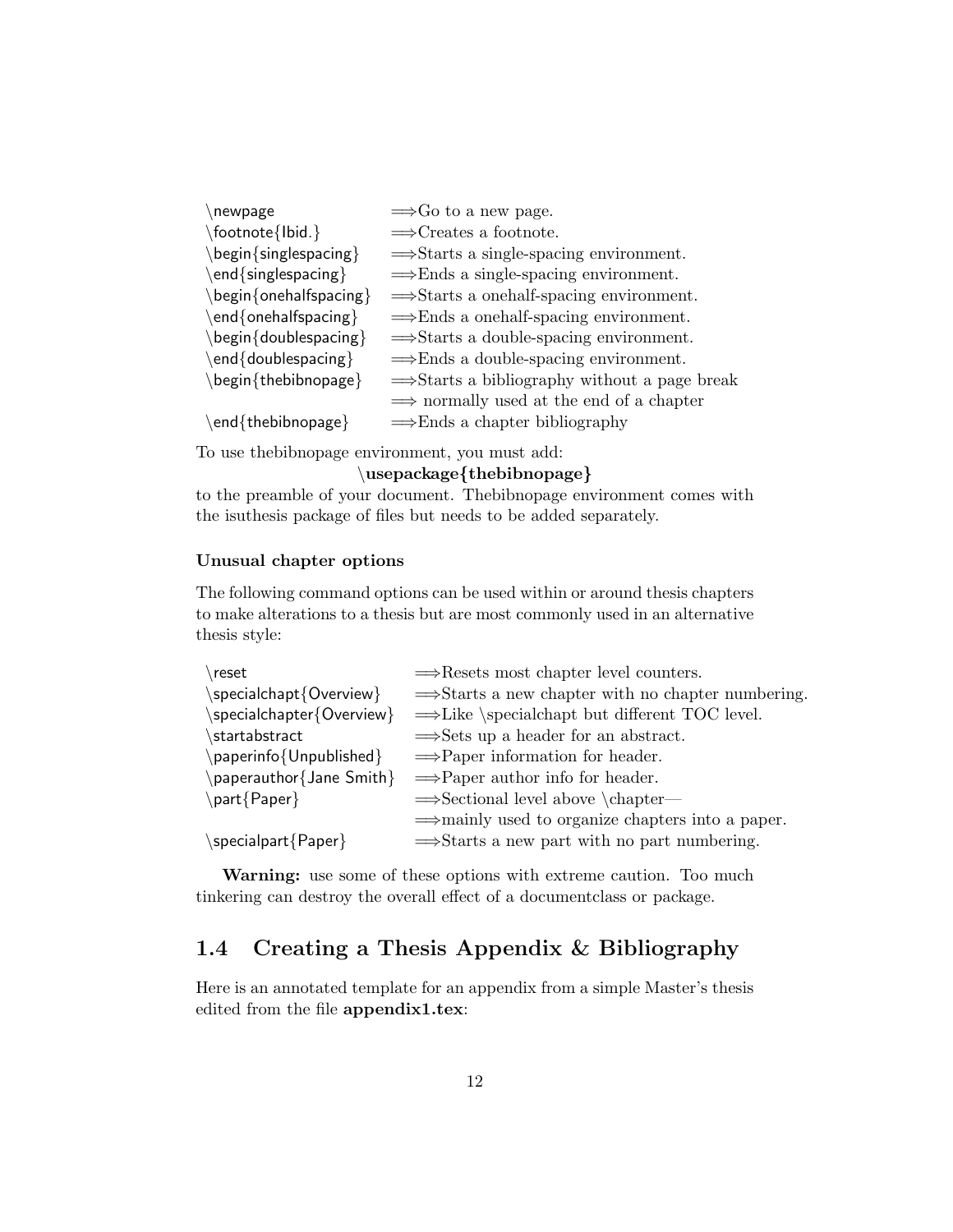| $%$ Plain appendix1                       | $\Rightarrow$ Comment line.                          |
|-------------------------------------------|------------------------------------------------------|
| \appendixtitle                            | $\Rightarrow$ Adds 'Appendix' before appendix #.     |
| $\alpha$                                  | $\Rightarrow$ Alters \chapter to create an appendix. |
| \chapter{Additional Material}             | $\Rightarrow$ Titles first appendix.                 |
| This is the now the same as any other     | $\Rightarrow$ Appendix text.                         |
| chapter except that all sectioning levels | $\Rightarrow$ More appendix text.                    |
| below the chapter level must begin        | $\Rightarrow$ Even more text.                        |
| with the *-form of the command.           | $\Rightarrow$ Some more text.                        |
| \section*{More stuff}                     | $\Rightarrow$ Section title *-form so not in TOC.    |
| Supplemental material.                    | $\Rightarrow$ Etc.                                   |

Here is an annotated template for a second appendix from appendix 2.tex:

| % Plain appendix2                         | $\Rightarrow$ Comment line.                       |
|-------------------------------------------|---------------------------------------------------|
| \chapter{Statistical Results}             | $\Rightarrow$ Titles second appendix.             |
| This is the now the same as any other     | $\Rightarrow$ Appendix text.                      |
| chapter except that all sectioning levels | $\Rightarrow$ More appendix text.                 |
| below the chapter level must begin        | $\Rightarrow$ Even more text.                     |
| with the *-form of the command.           | $\Rightarrow$ Some more text.                     |
| \section*{Supplemental Statistics}        | $\Rightarrow$ Section title *-form so not in TOC. |
| More stuff.                               | $\Rightarrow$ Etc.                                |

Here is an annotated template for a biblography from  $\bf{bibio.tex:}$ 

| % Sample plain bibliography                        | $\Rightarrow$ Comment line.                           |
|----------------------------------------------------|-------------------------------------------------------|
| \renewcommand{\bibname}{\centerline{BIBLIOGRAPHY}} |                                                       |
|                                                    | $\Rightarrow$ Re-titles Bibliography                  |
| \unappendixtitle                                   | $\Rightarrow$ Removes 'Appendix' before chapter title |
| $\int$ interlinepenalty=300                        | $\Rightarrow$ Raises paragraph break penalty.         |
| \begin{thebibliography}{99}                        | $\Rightarrow$ Starts biblio. sets up 10–99 biblitems. |
| \addcontentsline{toc}{chapter}{BIBLIOGRAPHY}}      |                                                       |
|                                                    | $\Rightarrow$ Adds BIBLIOGRAPHY to Table of Contents. |
| \bibitem[Allen, B.~S.~(1984)]{allen}               | $\Rightarrow$ Creates bibitem for Allen.              |
| Allen, B.~S. (1984). Learning and CBI.             | $\Rightarrow$ Can cite as \cite{allen}.               |
| \emph{Computing Research Journal},                 | $\Rightarrow$ More Allen.                             |
| $\text{emph}\{1\}(1), 3-18.$                       | $\Rightarrow$ Allen bibitem end.                      |
| \filbreak                                          | $\Rightarrow$ If near page bottom, fill with a blank. |
|                                                    | $\Rightarrow$ Paragraph break for next bibitem.       |
| \end{thebibliography}                              | $\Rightarrow$ Ends biblio. environment.               |
|                                                    |                                                       |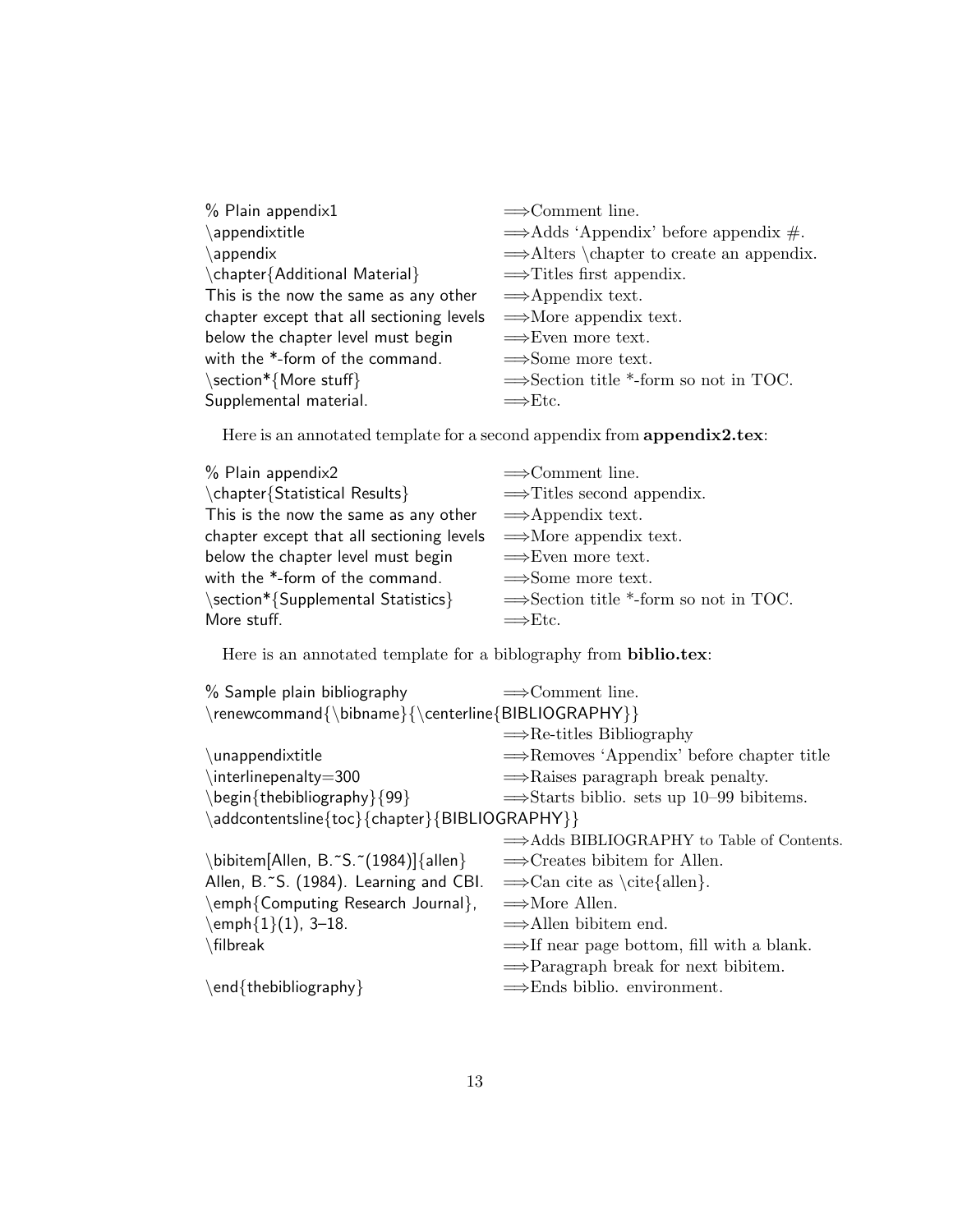#### <span id="page-14-0"></span>1.4.1 Notes

#### Appendix Notes

The \appendixtitle command puts in the word 'Appendix' before the appendix number.

The **\appendix** command alters the **\chapter** command and turns any further chapter(s) in the document into appendices. The  $\qquad$ appendix command should only be used once.

The \*-form of the \section and below sectioning commands should be used in an appendix to keep these levels of sectioning out of the "Table of Contents". Notice that the second appendix contains nothing unusual except the \*-form of the section command.

#### Notes on the Biblography

The biblographic example biblio.tex shows a plain biblography with standard bibliographic labeling. The \unnappendixtitle command removes 'Appendix' from the start of the Bibliographic area.

On the  $\begin{cases} {\text{thebibliography}} {\text{99}} \text{ line}, \text{the 99 reserves a number spot} \end{cases}$ for 10-99 items in the bibliography. Use 9 for 1–10 items, 99 for 10–99 items and 999 for 100–999 bibliographic items.

The \interlinepenalty=300 command and the \filbreak commands are optional but are included to make sure that a bibliographic citation does not cross a page boundary as that is often considered to be unacceptable in a thesis or dissertation.

#### <span id="page-14-1"></span>1.4.2 Options

#### Single Appendix

If you have only one appendix, in place of  $\apacksquare$   $\apacksquare$   $\apacksquare$  and \chapter{Title} in appendix1.tex; use the following:

\singleappendix

```
\specialchapt{APPENDIX\ \ Title}
```
The **\appendixtitle** command is currently a required appendix option unless you are using \singleappendix.

#### Bibliographic options

Other forms or styles of LAT<sub>EX</sub> biblographies are shown in Section  $3.2$  including the use of BIBTEX and a simplified hangpar environment.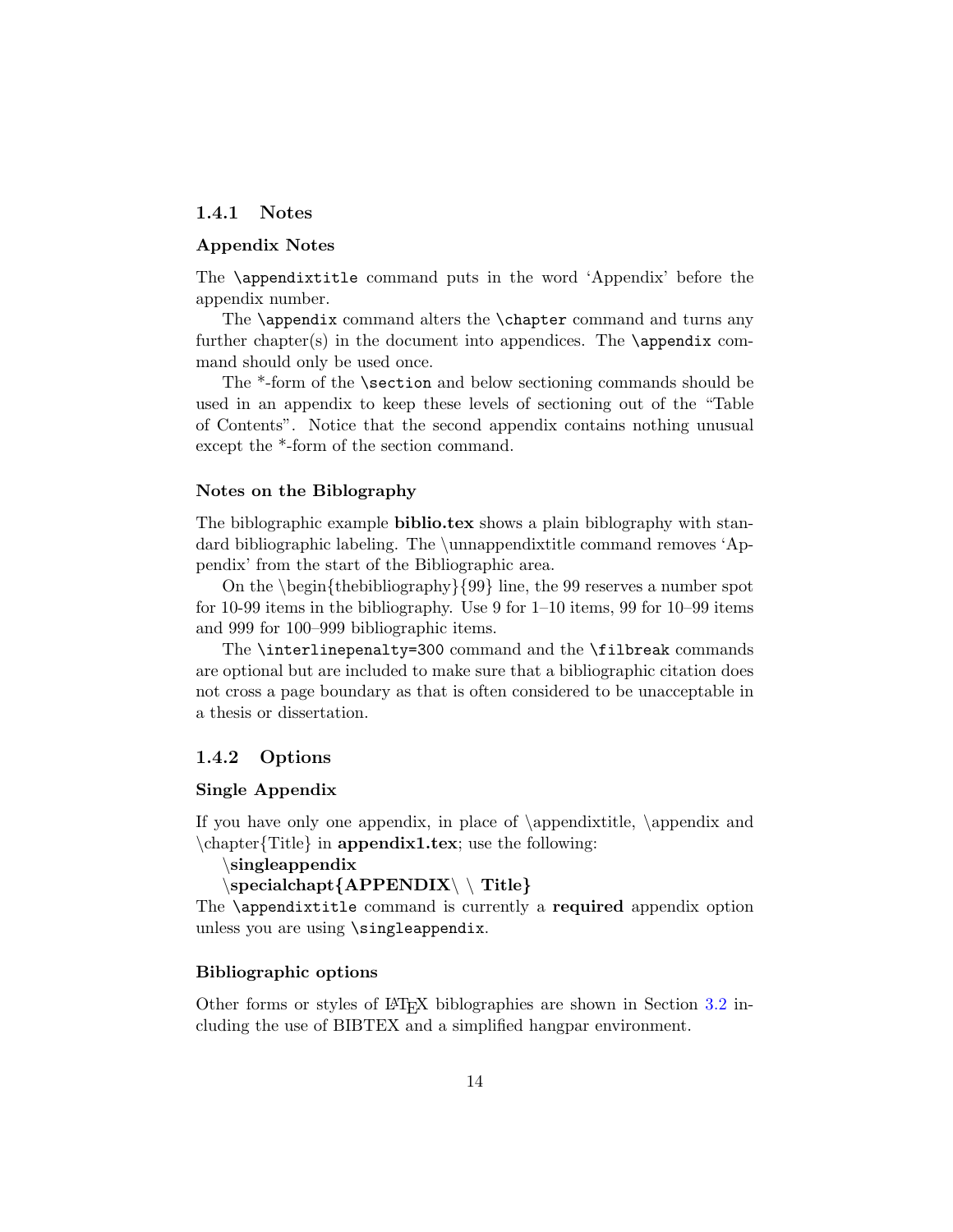## <span id="page-15-0"></span>Chapter 2

## Alternate Thesis Examples

The following chapter shows thesis templates for two alternative style theses: a thesis as a series of papers and a thesis in parts. These files can be found online at: http://css.ait.iastate.edu/Tex/Thesis/Alt/. The PDF files found in the alternative thesis folder can give you an example as to what the thesis will look like when it is completed.

This form of a thesis should only be used with both the consent of your thesis committee and your major professor. You should also run this by the Thesis Office as the rules for alternate thesis types tend to change more often than the rules for a standard thesis.

### <span id="page-15-1"></span>2.1 Thesis as a Series of Papers

The following template produces a thesis using the isuthesis package which is a thesis done as a series of papers. It seems to be the most popular alternative thesis style but may need some changes depending on your Department or Area. The thesis is unnumbered by design and figure and table numbering restart with every new paper. This following information is from the thesisalt1.tex alternate thesis example file:

```
% Template file for an alternate thesis
\documentclass[11pt]{report}
\usepackage{isuthesis}
\usepackage[pdftex]{graphicx}
% Standard, old-style thesis
\usepackage{traditional}
% The next line is only used to get a sideways table/figure.
```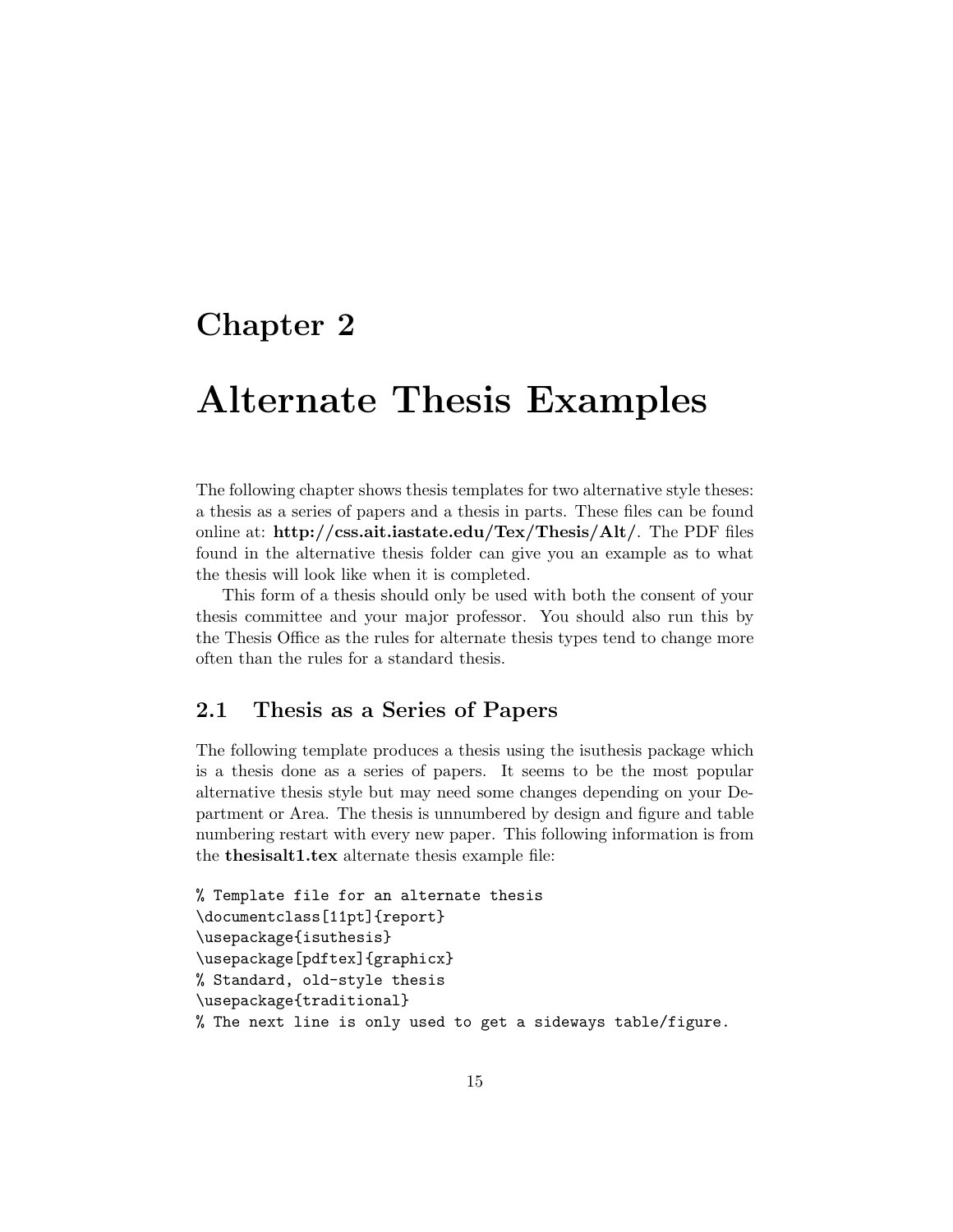```
\usepackage{rotating}
% Bibliography without numbers or labels
\usepackage{natbib}
\bibliographystyle{isuapalike}
% Remove Chapter markings
%\nochap
% Sectional number within a paper
%\makeatletter
%\renewcommand{\theequation}{\thesection.\@arabic\c@equation}
%\makeatother
%\includeonly{titletoc,paper1}
%Optional Package to add PDF bookmarks and hypertext links
%If used, uncomment phantomsection commands to get LOT/LOF
% hyperlinks in the correct place
%\usepackage[pdftex,hypertexnames=false,linktocpage=true]{hyperref}
%\hypersetup{colorlinks=true,linkcolor=blue,anchorcolor=blue,citecolor=blue,
% filecolor=blue,urlcolor=blue,bookmarksnumbered=true,pdfview=FitB}
\begin{document}
\DeclareGraphicsExtensions{.jpg,.pdf,.mps,.png}
\include{titletoc}
% Optional thesis dedication
\include{dedication}
%\pdfbookmark[1]{TABLE OF CONTENTS}{table}
\tableofcontents
\addtocontents{toc}{\def\protect\@chapapp{}}
\cleardoublepage
%\phantomsection
\addcontentsline{toc}{chapter}{LIST OF TABLES}
\listoftables
\cleardoublepage
%\phantomsection
\addcontentsline{toc}{chapter}{LIST OF FIGURES}
\listoffigures
% Comment out the next line if NOT using chaptertitle
\addtocontents{toc}{\def\protect\@chapapp{CHAPTER\ }}
%Optional Acknowledgements
%\include{acknowl}
%Optional thesis abstract
%\include{abstract}
\newpage
```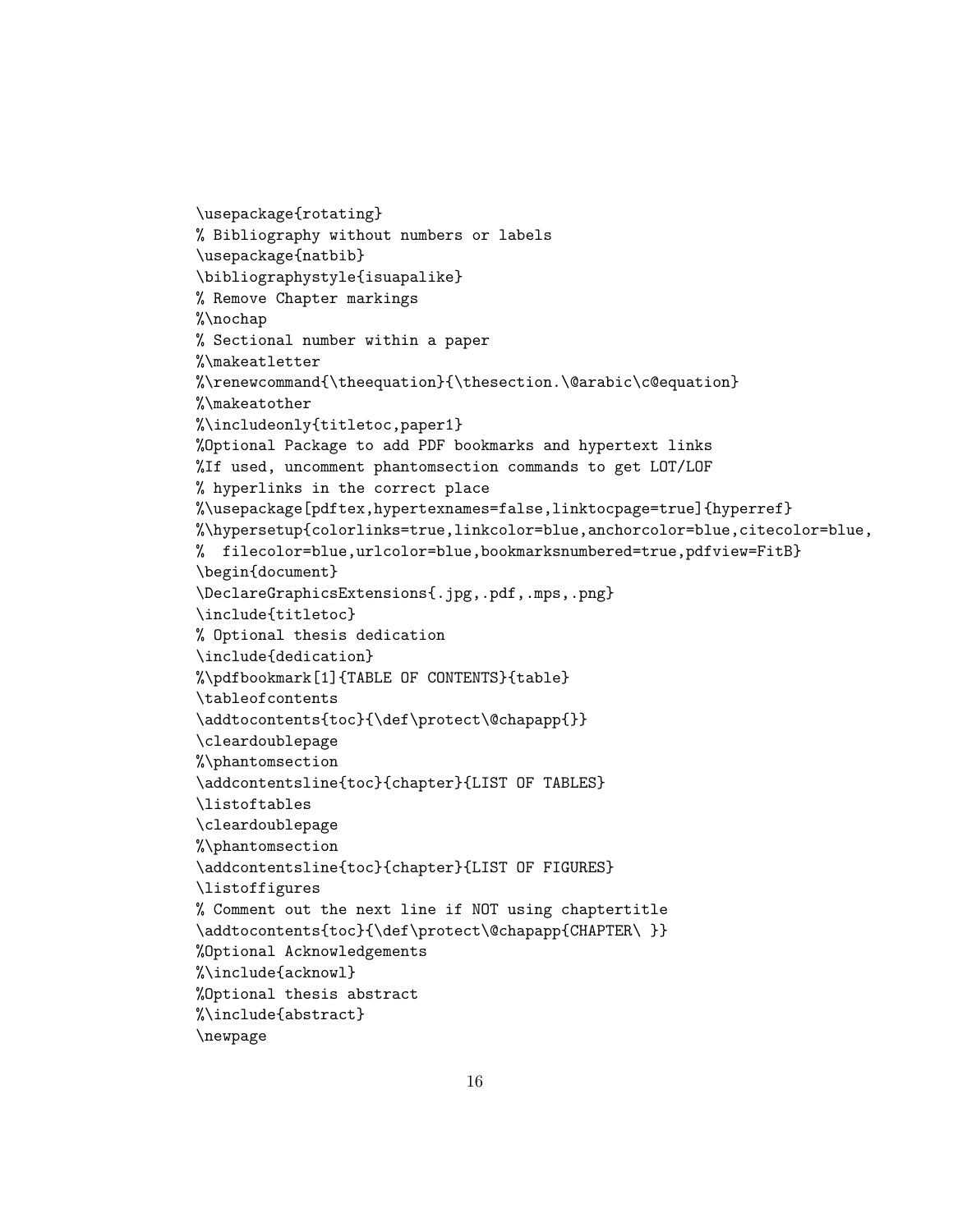```
\pagenumbering{arabic}
\include{paper1}
\reset
\include{paper2}
\reset
\include{paper3}
\reset
\include{paper4}
\include{appendix1}
\include{appendix2}
\include{biblio}
\end{document}
```
Here are parts from the top section of the **paper1.tex** file used within this template:

```
\specialchapt{THIS IS THE TITLE OF THE FIRST PAPER}
\paperinfo{published in the Journal of ABC}
\paperauthor{Jane Smith and Jesse Adams}
```

```
\section*{Abstract}
\addcontentsline{toc}{section}{Abstract}
```
This is the abstract to my paper which explains in general terms the concepts and hypothesis that will be used.

```
\section{Introduction}
```
Here initial concepts and conditions are explained and several hypothesis are mentioned in brief.

### <span id="page-17-0"></span>2.2 A Thesis in Parts

The following template produces a thesis using the isuthesis package which is a thesis done as a thesis in parts. The thesis has part numbering and continuous chapter numbering throughout the thesis. You may need to make some changes to this design depending on your Department or Area. This following information is from the thesisalt2.tex alternate thesis example file: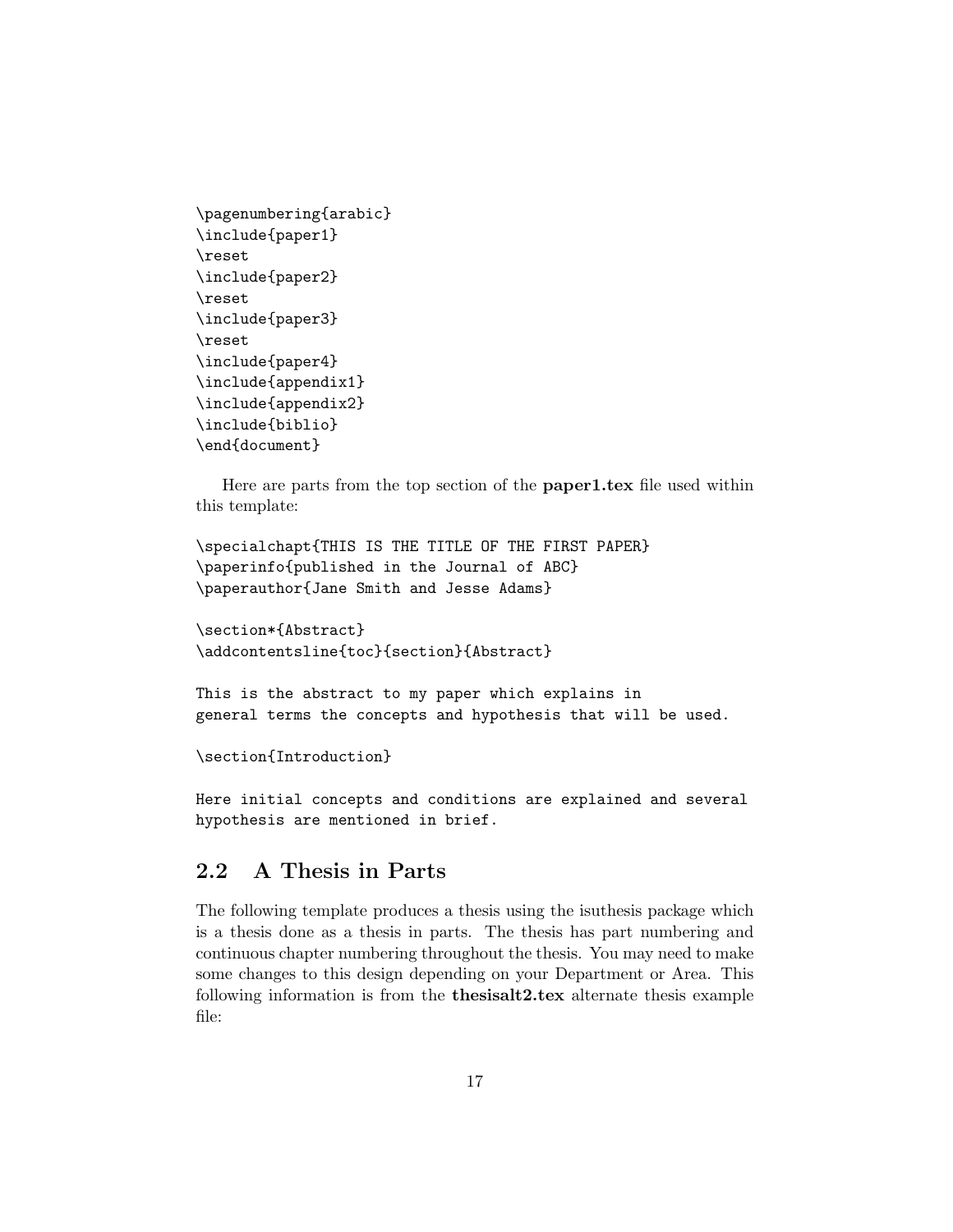```
% Template file for a second alt. thesis
\documentclass[11pt]{report}
\usepackage{isuthesis}
\usepackage[pdftex]{graphicx}
% Standard, old-style thesis
\usepackage{traditional}
\chaptertitle
% Old-style, thesis numbering down to subsubsection
\alternate
% The next line is only used to get a sideways table/figure.
\usepackage{rotating}
% Bibliography without numbers or labels
\usepackage{natbib}
\bibliographystyle{isuapalike}
%\includeonly{titletoc,part1,chapter1}
%Optional Package to add PDF bookmarks and hypertext links
%If used, uncomment phantomsection commands to get LOT/LOF hyperlinks
% in the correct place
%\usepackage[pdftex,hypertexnames=false,linktocpage=true]{hyperref}
%\hypersetup{colorlinks=true,linkcolor=blue,anchorcolor=blue,citecolor=blue,
% filecolor=blue,urlcolor=blue,bookmarksnumbered=true,pdfview=FitB}
\begin{document}
\DeclareGraphicsExtensions{.jpg,.pdf,.mps,.png}
\include{titletoc}
% Optional thesis dedication
\include{dedication}
%\pdfbookmark[1]{TABLE OF CONTENTS}{table}
\tableofcontents
\addtocontents{toc}{\def\protect\@chapapp{}}
\cleardoublepage
%\phantomsection
\addcontentsline{toc}{chapter}{LIST OF TABLES}
\listoftables
\cleardoublepage
%\phantomsection
\addcontentsline{toc}{chapter}{LIST OF FIGURES}
\listoffigures
% Comment out the next line if NOT using chaptertitle
\addtocontents{toc}{\def\protect\@chapapp{CHAPTER\ }}
%Optional Acknowledgements
```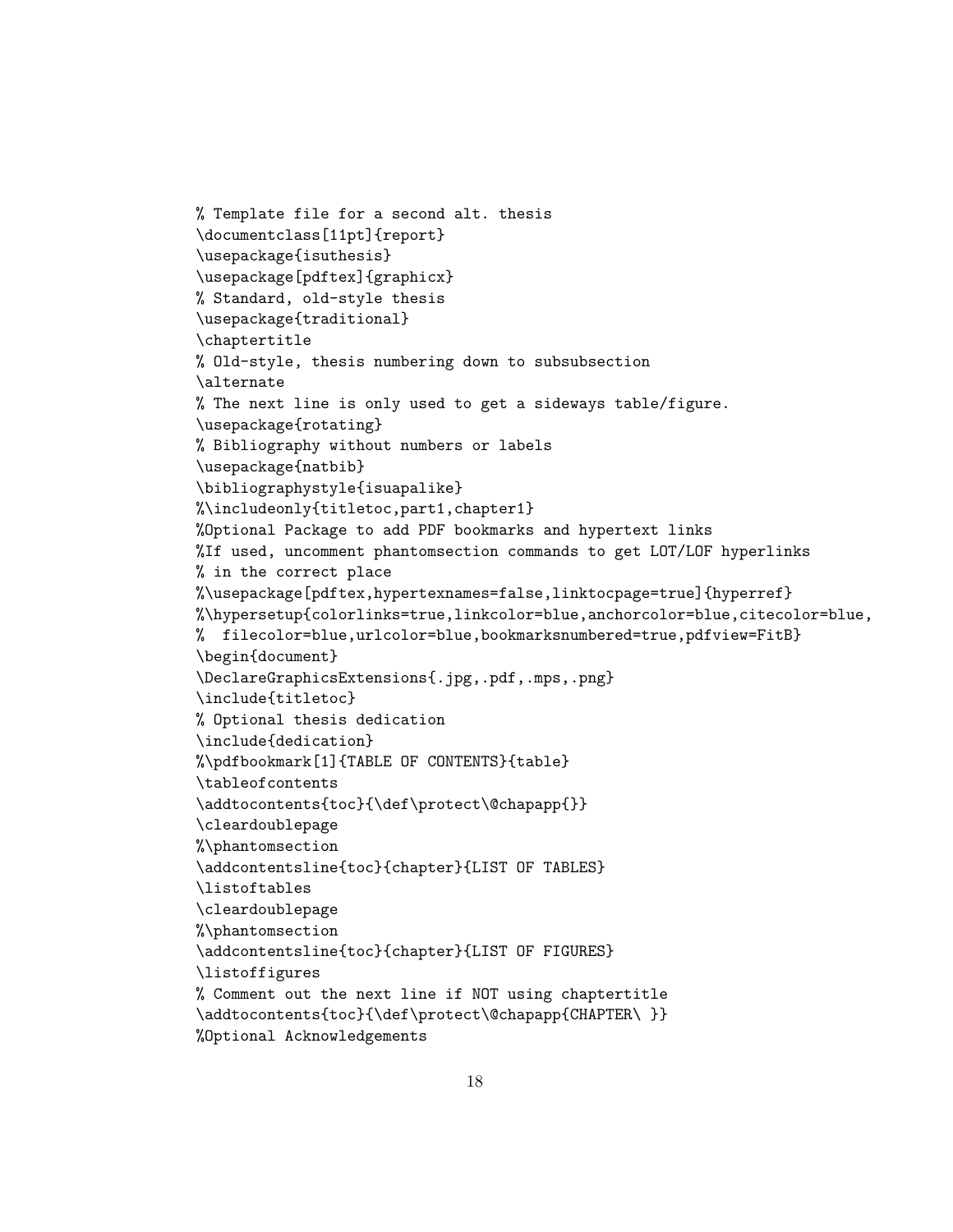```
%\include{acknowl}
%Optional thesis abstract
%\include{abstract}
\newpage
\pagenumbering{arabic}
\include{part1}
\include{chapter1}
\include{chapter2}
\include{part2}
\include{chapter3}
\include{chapter4}
\include{chapter5}
\include{appendix1}
\include{appendix2}
\include{bibliio}
\end{document}
```
## <span id="page-19-0"></span>2.3 Changing the Base Font

You can also change away from the base Computer Modern font in your thesis when you are using the isuthesis package though this change has not been thoroughly tested and is probably not recommended.

Simply place the following line in the preamble of your thesis:

#### $\langle$ usepackage{fontpackage}

Current font packages you can choose from include: times, newcent, palatino, bookman and helvet.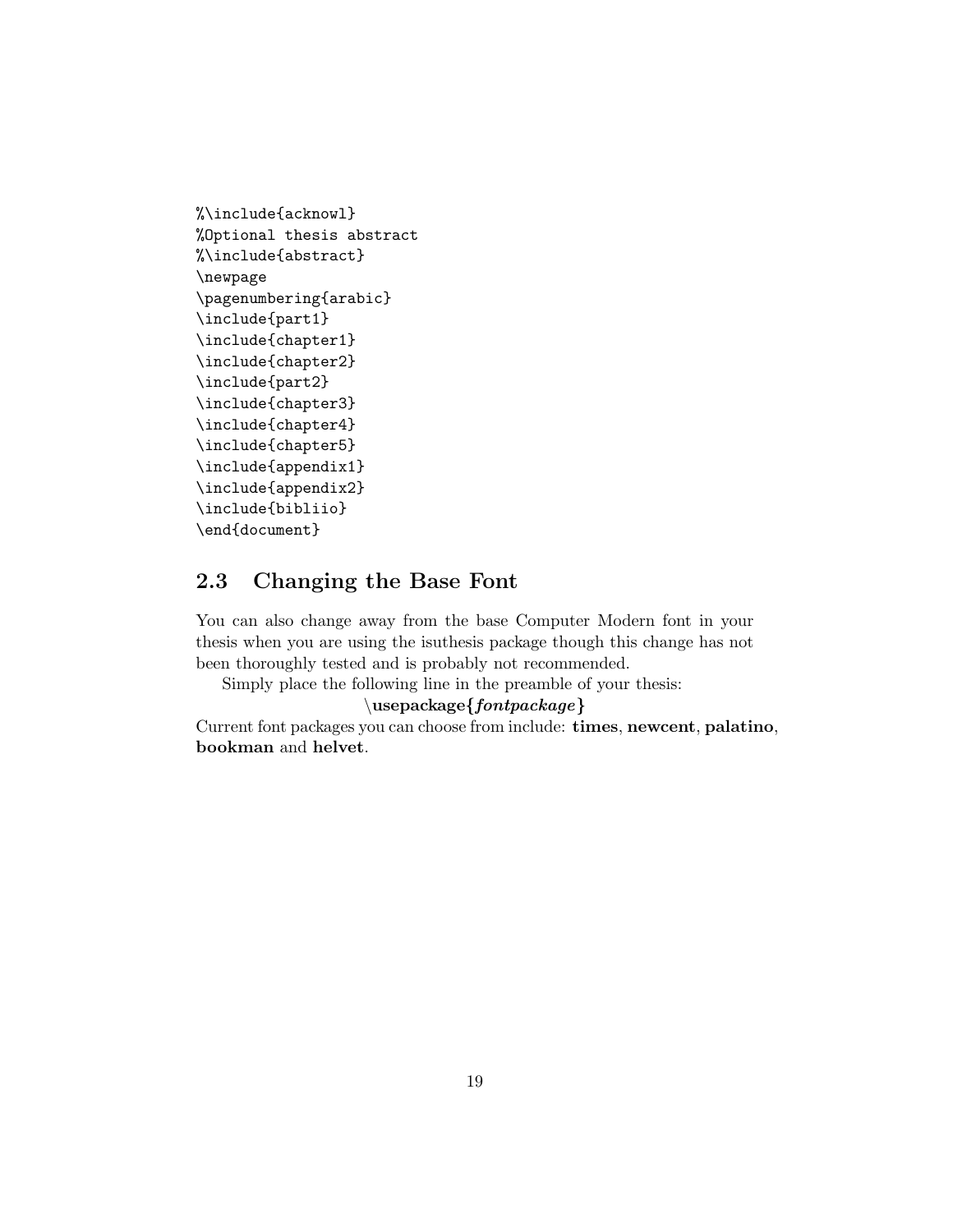## <span id="page-20-0"></span>Chapter 3

# Additional Thesis Items

The following chapter shows additional standard LATEX commands and other LATEX commands and environments which are unique to isuthesis that also may be useful in creating a thesis.

## <span id="page-20-1"></span>3.1 Tables & tabular; Figures & graphics

Here is an annotated template for a simple table from chapter3.tex of the standard thesis template:

| $\begin{bmatrix} h!tb \end{bmatrix} \centerdot{ \genfrac{\cdots}{\cdots}{\cdots}}$ |                                               |
|------------------------------------------------------------------------------------|-----------------------------------------------|
| $\iota$ isucaption {This table shows                                               | $\Rightarrow$ Caption for a table—            |
| nothing                                                                            | $\Rightarrow$ goes at start of table.         |
| $\{\label{not}$ abel{nothing}                                                      | $\Rightarrow$ Labels table for referencing.   |
|                                                                                    | $\Rightarrow$ Blank line.                     |
| $\varepsilon$ \vspace {2 in }                                                      | $\Rightarrow$ Leaves 2 inches of blank space. |
| $\end{table}$                                                                      | $\Rightarrow$ Ends table.                     |

Here is an annotated template for a simple figure from chapter3.tex of the standard thesis template:

| $\begin{bmatrix} h!tb \\ centering \end{bmatrix}$ $\Rightarrow$ Starts & centers figure. |                                               |
|------------------------------------------------------------------------------------------|-----------------------------------------------|
|                                                                                          | $\implies$ Blank line.                        |
| $\varepsilon$ \vspace {2 in }                                                            | $\Rightarrow$ Leaves 2 inches of blank space. |
| \isucaption{This figure                                                                  | $\Rightarrow$ Caption for a figure—           |
| shows Durham Centre}                                                                     | $\Rightarrow$ goes at end of a figure.        |
| $\label{thm:main}$ $\label{nonlinear}$                                                   | $\Rightarrow$ Labels figure for referencing.  |
| $\end{figure}$                                                                           | $\Rightarrow$ Ends figure.                    |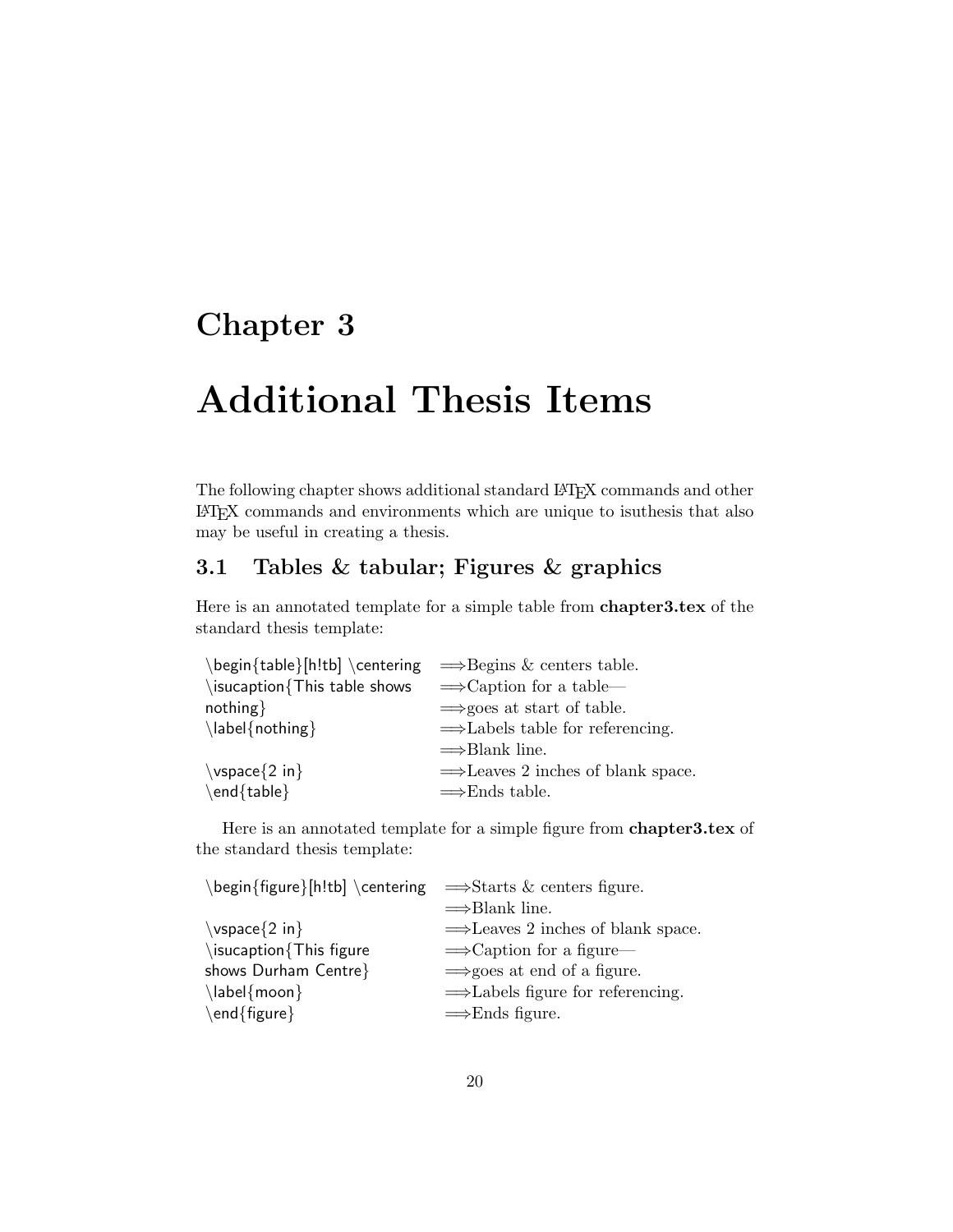Here is an annotated template for a more complex table from chapter4.tex of the standard thesis template:

| \begin{table}[h!tb] \centering              | $\Rightarrow$ Begins & centers table.            |
|---------------------------------------------|--------------------------------------------------|
| \setlength{\captionwidth}{3 in}             | $\Rightarrow$ Restricts width to 3 in.           |
| $\iota$ isucaption {This table nothing much | $\Rightarrow$ Caption for a table—               |
| but is an example of a complete table}      | $\Rightarrow$ goes at start of table.            |
| $\label{label:1}$ $\langle$ label{data}     | $\Rightarrow$ Labels table for referencing.      |
| \begin{tabular}{lcc}                        | $\Rightarrow$ Starts tabular environment.        |
| Element & Control & Experimental\\          | $\Rightarrow$ The & skips to next element.       |
|                                             | $\Rightarrow$ Skips a line.                      |
| Moon Rings & 1.23 & 3.38 \\                 | $\Longrightarrow \setminus$ ends a tabular line. |
| Moon Tides & 2.26 & 3.12\\                  | $\Longrightarrow$ More tabular.                  |
| Moon Walk & 3.33 & 9.29\\                   | $\Rightarrow$ Even more tabular.                 |
| $\end{$ tabular                             | $\Rightarrow$ Ends tabular environment.          |
| \end{table}                                 | $\Rightarrow$ Ends table.                        |
|                                             |                                                  |

Here is an annotated template from a more complex figure from chapter4.tex of the standard thesis template:

| \begin{figure}[h!tb] \centering = ⇒Begins & centers figure |
|------------------------------------------------------------|
| $\Rightarrow$ Blank line.                                  |
| $\Rightarrow$ Brings in graphic dc5.jpg                    |
| $\implies$ standard .jpg/.png/.gif graphics only.          |
| $\Rightarrow$ Caption for a figure—                        |
| $\Rightarrow$ goes at end of a figure.                     |
| $\Rightarrow$ Labels figure for referencing.               |
| $\Rightarrow$ Ends figure.                                 |
|                                                            |

#### <span id="page-21-0"></span>3.1.1 Notes

Figures and tables are floating items in L<sup>AT</sup>EX; that is, they appear as a single unit on the page and if they don't fit on the current page they must be "floated" to the next page. The positional placement items [h!tb], which come in brackets following the start of a table or figure, direct LAT<sub>E</sub>X as to where this "floating" item should occur on the page:

 ${\bf h}$  - here  ${\bf t}$  - top of next page  $\, {\bf b} \,$  - bottom of next page  $\,$   $\, {\bf p} \,$  - on a page by itself Positional placements items should be listed in order of preference. You can place a ! after any positional placement item to tell LAT<sub>EX</sub> to "try harder"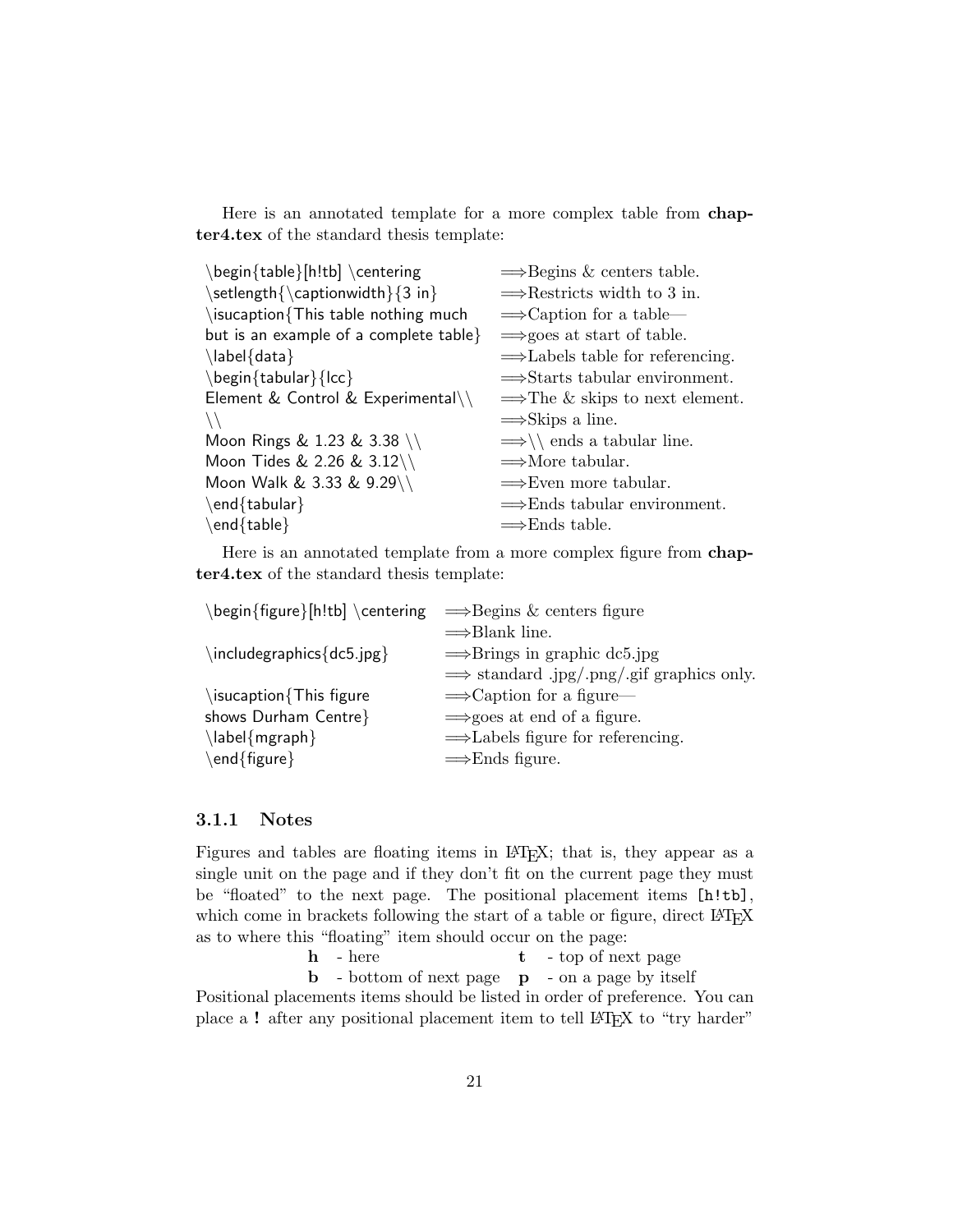to use the placement item indicated. The default positional placement items are [tbp] which are good for creating a book but not as good for a thesis.

Also note the use of \isucaption as opposed to the standard \caption command as normally used in LATEX. This is simply a locally customized version of the standard \caption command.

#### <span id="page-22-0"></span>3.1.2 Options

The following options can be used with tables or figures:

| \centering          | $\Rightarrow$ Centers table/figure between right and left margins—                  |
|---------------------|-------------------------------------------------------------------------------------|
|                     | $\implies$ must come after positional placement items.                              |
|                     | $\emptyset$ caption width $\implies$ Restricts caption width so that it fits better |
|                     | $\Rightarrow$ over tables/figures that aren't full page width.                      |
| $\{\mathsf{name}\}$ | $\Rightarrow$ Labels table/figure so can reference with $\check{\ }$ ref{name}.     |
|                     | $\implies$ \isucaption must directly precede table/figure labels.                   |

For instance, if you label a figure as \label{bell}; you can then reference that figure in your document by entering: . . . as can be seen in Figure~\ref{bell}.

The \clearpage command used outside of a table or figure starts a new page and clears out all "floating" tables and figures before continuing on with more text. It's useful to try if you get an error message about "LATEX" running out of memory" but is generally discouraged as it has a tendency to create large amounts of white space on the page.

#### Tabular environment

The tabular environment makes columns of items in LAT<sub>E</sub>X. At the start of a tabular environment (\begin{tabular}), you need to specify in braces the number of columns to create where each character you list is a new column: l - left-justified r - right-justified c - centered The following additional formatting options are also available:

 $\cdot$  - vertical line  $\circ$  {text} - adds text/space (like \hspace) onto every line. Within the tabular environment (Moon Rings & 1.23 & 3.38\\) use a

& to go from one column to the next and use  $\setminus \setminus$  to end a row. The following additional options are also available:

| \hline                  | $\Rightarrow$ Draws a horizontal line the full table width.                                    |
|-------------------------|------------------------------------------------------------------------------------------------|
| $\chi$ line $\{n - m\}$ | $\Rightarrow$ Draws a horizontal line from column n to m.                                      |
|                         | $\mathcal{S}$ multicolumn{num}{col}{text} $\implies$ Combines num columns into a single column |
|                         | $\implies$ col contains a positional symbol like l, r or c.                                    |
|                         |                                                                                                |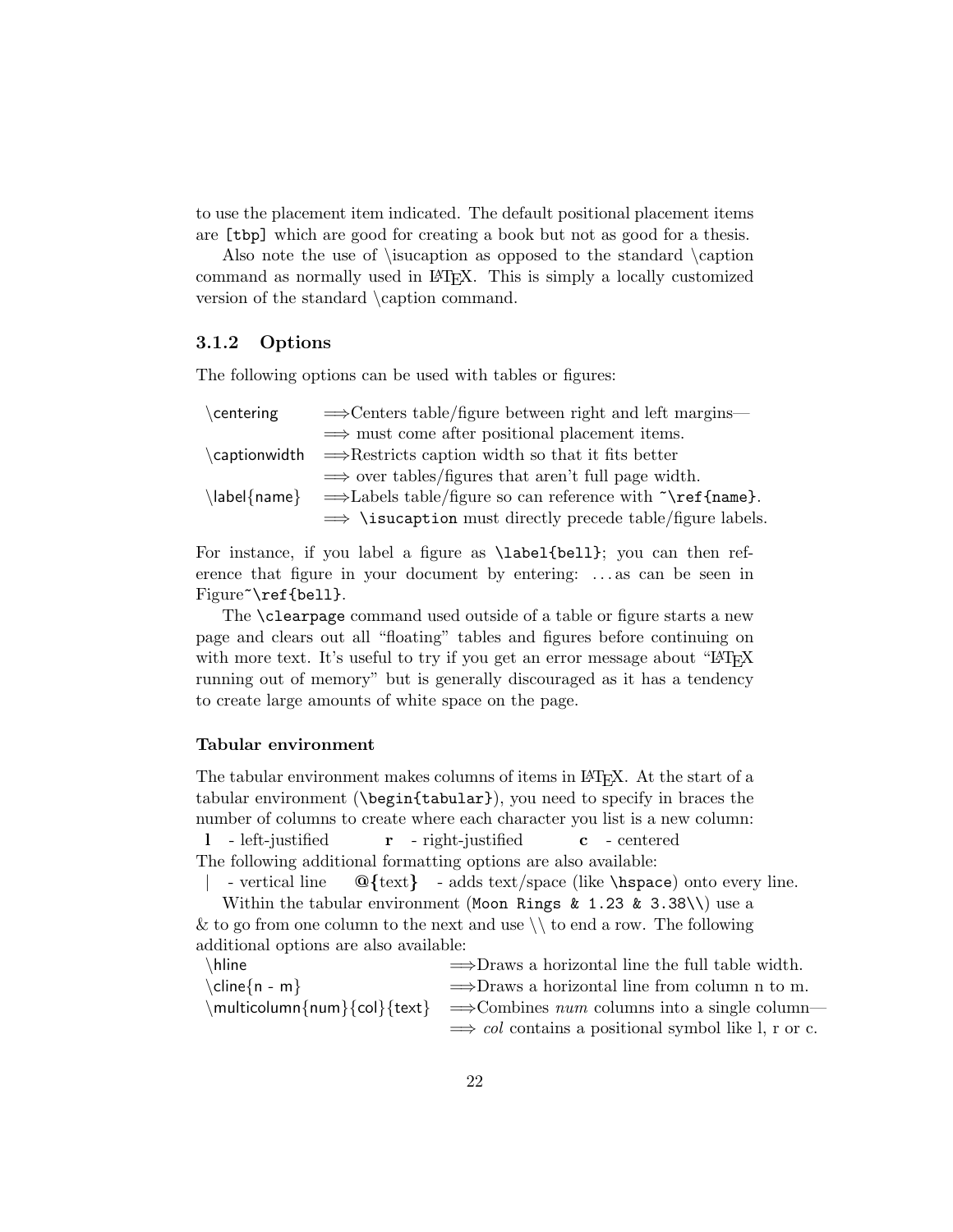#### \includegraphics

The isuthesis package uses the graphicx package which adds some additional options to the \includegraphics command:

 $\int \infty$  lincludegraphics[bb=llx lly urx ury, angle=angle, width=h\_length,height=v\_length, scale=factor,clip=true/false, draft=true/false]{filename}

where  $\ell x$ ,  $\ell y$ ,  $\ell x$ ,  $\ell x$  contain the coordinates of the bounding box containing the part of the picture that is to be included. Complete information on \includegraphics is available via the references in the Bibliography.

### <span id="page-23-0"></span>3.2 Other Bibliographic Styles

Besides using thebibliography environment shown earlier in Section [1.4,](#page-12-0) there are other bibliographic styles available in LATEX like: the hangpar environment, BIBTEX and other variations like NATBIB. Be forewarned, many Departments are very particular about the kinds of bibliography that they will accept so always check with your Department or Research Advisor before committing to a particular type of bibliography.

Here is an annotated template for a hangpar style bibliography edited from the standard template file oldbib.tex:

| % A hangpar Bibliography                                                                                                                                                                                                                                                                                                                                                                       | $\Longrightarrow$ Comment line.                 |
|------------------------------------------------------------------------------------------------------------------------------------------------------------------------------------------------------------------------------------------------------------------------------------------------------------------------------------------------------------------------------------------------|-------------------------------------------------|
| \specialchapt{BIBLIOGRAPHY}                                                                                                                                                                                                                                                                                                                                                                    | $\Rightarrow$ Titles Chapter (no number/header) |
| \interlinepenalty=300                                                                                                                                                                                                                                                                                                                                                                          | $\Rightarrow$ Raises paragraph break penalty.   |
| \begin{singlespace}                                                                                                                                                                                                                                                                                                                                                                            | $\Rightarrow$ Starts singlespace mode.          |
| $\begin{cases} \frac{1}{2} \leq \frac{1}{2} \leq \frac{1}{2} \leq \frac{1}{2} \leq \frac{1}{2} \leq \frac{1}{2} \leq \frac{1}{2} \leq \frac{1}{2} \leq \frac{1}{2} \leq \frac{1}{2} \leq \frac{1}{2} \leq \frac{1}{2} \leq \frac{1}{2} \leq \frac{1}{2} \leq \frac{1}{2} \leq \frac{1}{2} \leq \frac{1}{2} \leq \frac{1}{2} \leq \frac{1}{2} \leq \frac{1}{2} \leq \frac{1}{2} \leq \frac{1}{$ | $\Rightarrow$ Starts hanging paragraph mode.    |
|                                                                                                                                                                                                                                                                                                                                                                                                | $\Rightarrow$ Blank line starts new citation.   |
| Bruner, J. (1960). $\{The process$                                                                                                                                                                                                                                                                                                                                                             | $\Rightarrow$ Citation begins.                  |
| of education }. NY: Random House.                                                                                                                                                                                                                                                                                                                                                              | $\implies$ Citation ends.                       |
| \filbreak                                                                                                                                                                                                                                                                                                                                                                                      | $\Rightarrow$ Go to new page if near bottom.    |
| \end{hangpar}                                                                                                                                                                                                                                                                                                                                                                                  | $\Rightarrow$ Ends hanging paragraph mode.      |
| \end{singlespace}                                                                                                                                                                                                                                                                                                                                                                              | $\Rightarrow$ Ends singlespace mode.            |

Here is an annotated sample that shows an example of how to integrate a BIBTEX-style of bibliography:

|                           | $\b{\b{b}ilographystyle{\b{isuplain}} \implies Choose style of bibliography.}$ |
|---------------------------|--------------------------------------------------------------------------------|
| $\in$ \include {titletoc} | $\Rightarrow$ Style choice goes at start of thesis.                            |
|                           | $\Rightarrow$ The rest of this goes after the appendices.                      |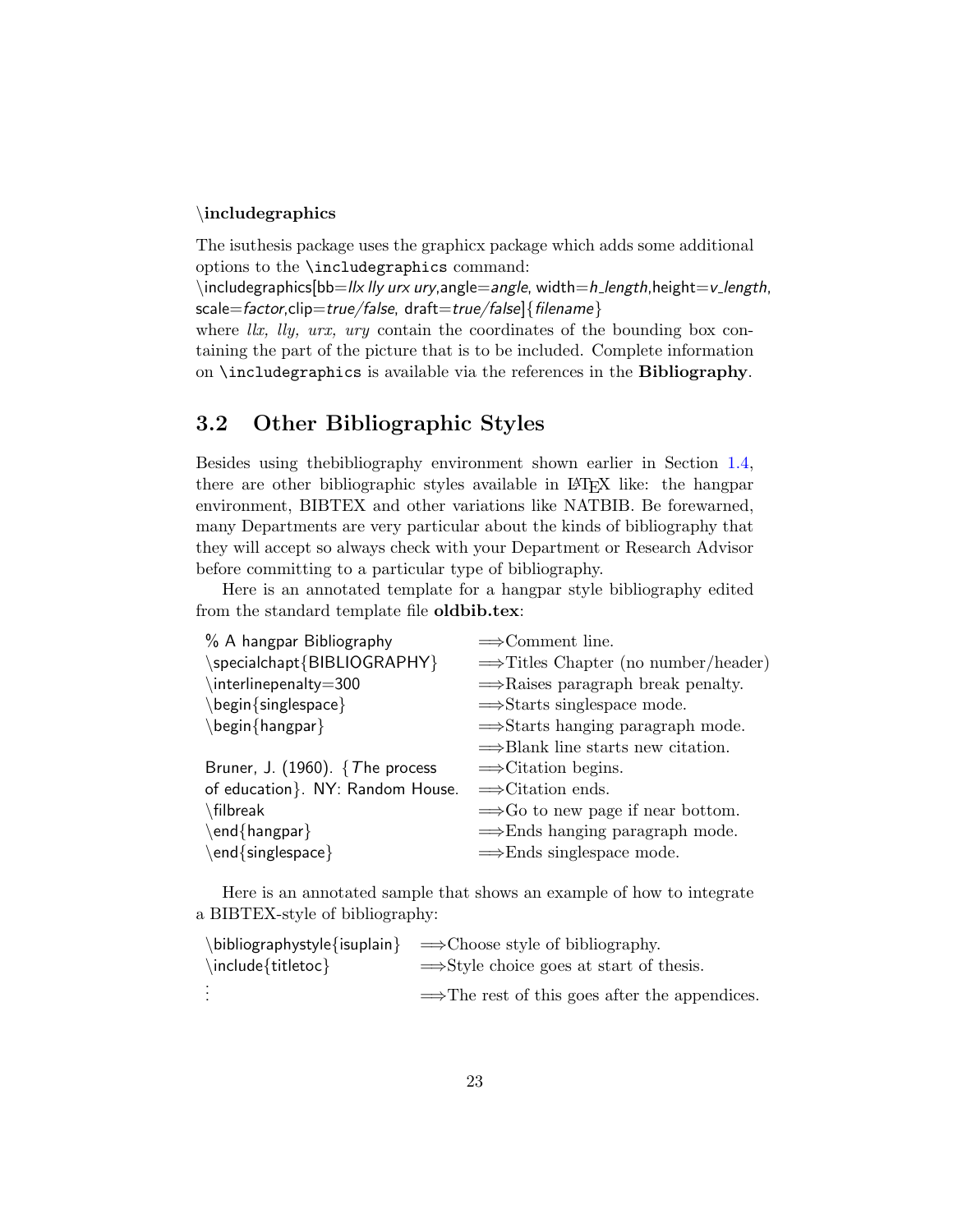| \renewcommand{\bibname}{\centerline{BIBLIOGRAPHY}} |                                            |
|----------------------------------------------------|--------------------------------------------|
|                                                    | $\Rightarrow$ Changes biblio. titling.     |
| \unappendixtitle                                   | $\Rightarrow$ Resets chapter titling.      |
| \addcontentsline{toc}{chapter}{BIBLIOGRAPHY}       |                                            |
|                                                    | $\Rightarrow$ Adds biblio. to TOC.         |
| $\blacksquare$ bibliography $\{mybib\}$            | $\Rightarrow$ Gets biblio. from mybib.bib. |

Here is an annotated sample for a BIBTEX style bibliography which works with the previous example entitled **mybib.bib**:

| $@book{gn:struss,}$                | $\Rightarrow$ Book: use \cite{gn:struss} to reference. |
|------------------------------------|--------------------------------------------------------|
| $AUTHOR = "Joseph A. Struss",$     | $\Rightarrow$ Lists author.                            |
| $TITE = "The Big Wide World"$      | $\Rightarrow$ Lists title.                             |
| and Welcome to It".                | $\Rightarrow$ Can enclose entry with "" or {}.         |
| $PUBLISHER = Permanent Ink Press,$ | $\Rightarrow$ Lists publisher.                         |
| ADDRESS = ${Racene, WS}$ ,         | $\Rightarrow$ Lists address of publisher.              |
| $YEAR = 1992$                      | $\Rightarrow$ Lists year.                              |

NATBIB is just a bibliographic variation for many types of biblographic environments in LAT<sub>EX</sub> which uses a Natural Sciences style bibliographic labeling process for citations. The NATBIB package  $\text{usepackage} \{ \text{natbib} \}$ is included by default in the standard isuthesis template as that is the style of bibliography most often used at Iowa State.

#### <span id="page-24-0"></span>3.2.1 Notes

With each citation, you also enter a key for the citation that is also used with the **\cite** command so that LATEX knows which reference you are citing. The keyword does not appear in the text of the document and is only there to link the \cite to the bibliographic citation. This keyword can be made up of any combination of letters, digits or special symbols except commas.

#### The thebibliography environment

On the \begin{thebibliography}{99} line, the '99' is a place holder for the number of characters in the bibliographic label. By default, the bibliographic label is a number so using '99' you could have up to 99 bibliographic citations.

If you want to use a label rather than a number for each citation, add the [label] option to the \bibitem command. So if one wanted a citation labeled Knight, the bibitem command would begin with: \bibitem[Knight]{key}.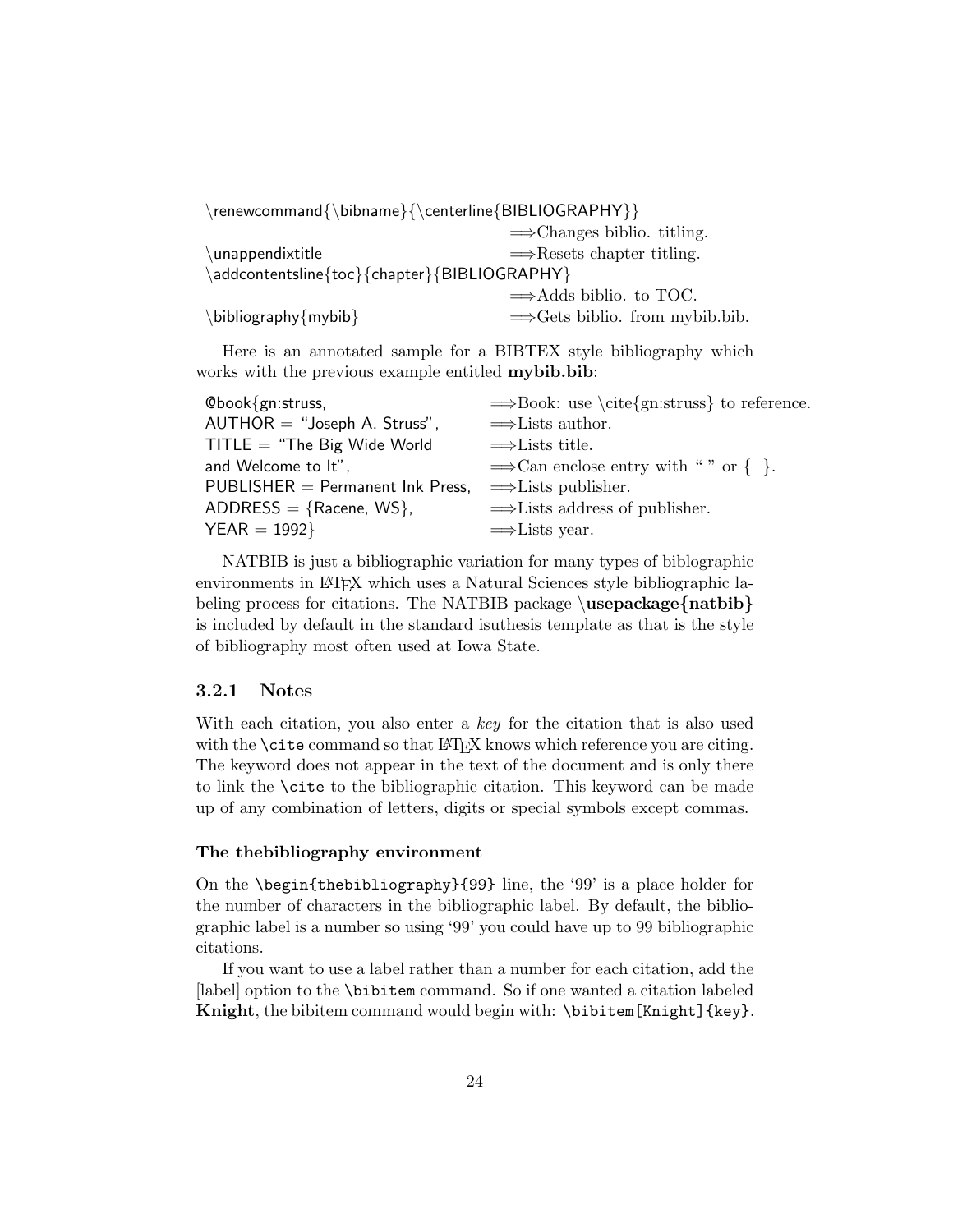#### The BIBTEX bibliography

There are currently many standard BIBTEX bibliographic styles to choose from but the most popular are: abbrv, alpha, apalike, ieeetr, plain, siam and unsrt. A special isu version of each of these styles is also available by adding isu in front of the standard BIBTEX style name (for instance, alpha =⇒isualpha).

To use BIBTEX, pdflatex your document twice (may get an error message the first time) then bibtex your document once; and after that pdflatex your document one more time. BIBTEX will find the \cite commands in your document and from them create a bibliography. BIBTEX is a separate compiler from PDFLATEX.

BIBTEX is unique in that it uses a bibliographic database to keep track of individual citations. You must make an entry for each citation that you might be interested in using and BIBTEX puts into your bibliography only those citations that were actually used in the document. This makes BIBTEX very useful if you are going to be using your citations more than once as the same BIBTEX file can be used over and over again. For more information on BIBTEX, look in "The LAT<sub>EX</sub> Companion".

#### The NATBIB bibliography

Both thebibliography environment and BIBTEX use a numbered / labeled scheme to reference bibliographic citations that many areas and departments at Iowa State find to be unacceptable. NATBIB provides a bibliographic variation for many bibliographic environments that produces a standard bibliography without citations being automatically labeled in a numeric or alphabetic sequence. Complete information on NATBIB can be found at:

www.ctan.org/tex-archive/macros/latex/contrib/natbib/natbib.pdf

In a NATBIB bibliography done with thebibliography environment, put what you want your citation to return when referenced in the option area of the bibitem:

```
\bibitem[Bruner, J.~(1960)]{bruner}
Bruner, J. (1960). \emph{The process of education}.
New York: Random House.
```
In this example, the command \cite{bruner} would return "Bruner, J. (1960)". See Chapter 2 of the standard isuthesis template to see how this looks.